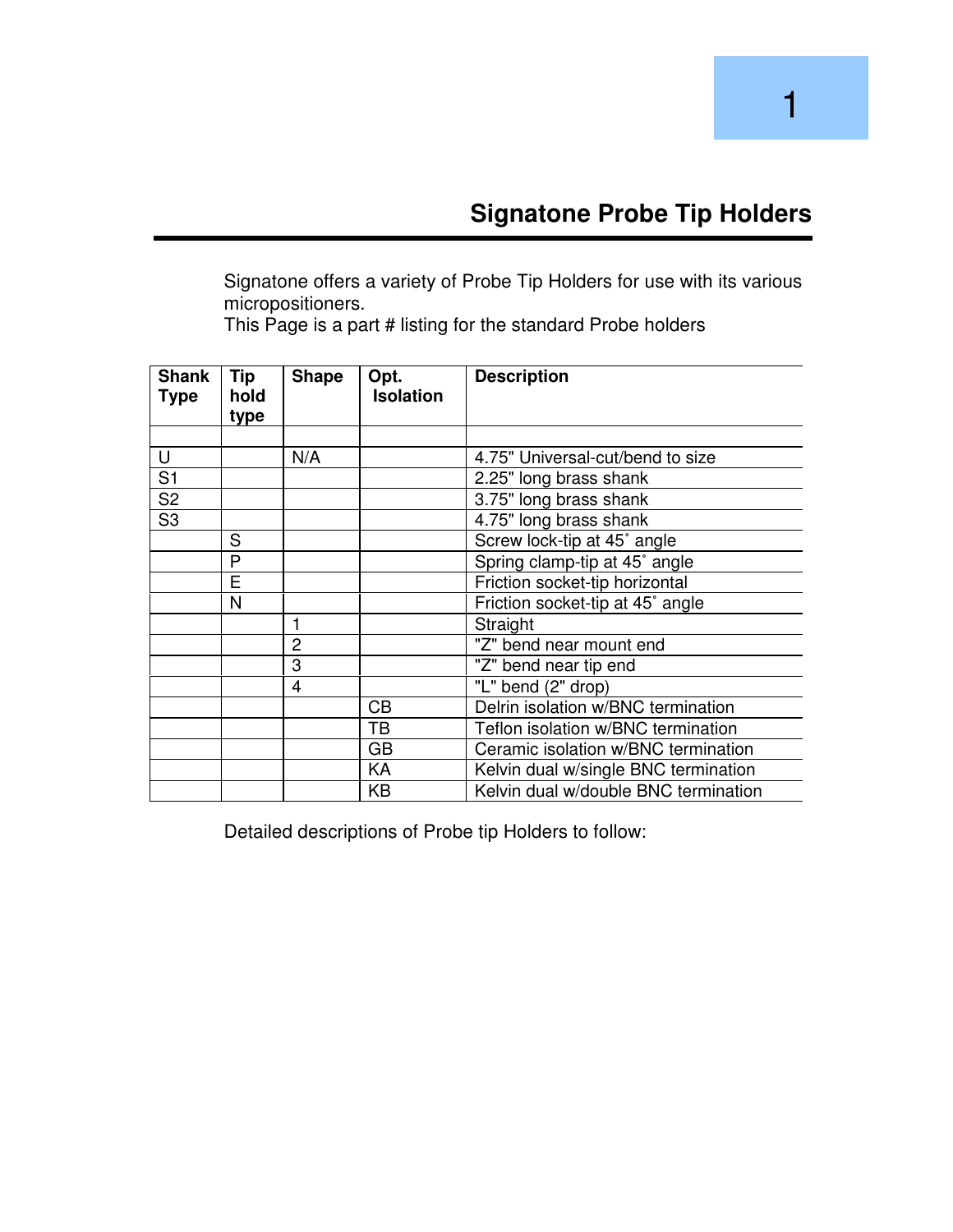The Signatone "S" Series probe tip holders include three optional lengths. The lengths are identified by the model #s (S1, S2, & S3) Shortest to longest respectively.



All three versions (S1, S2, & S3) includes 0.75" long taper for mounting into all styles and vintages of Signatone micropositioners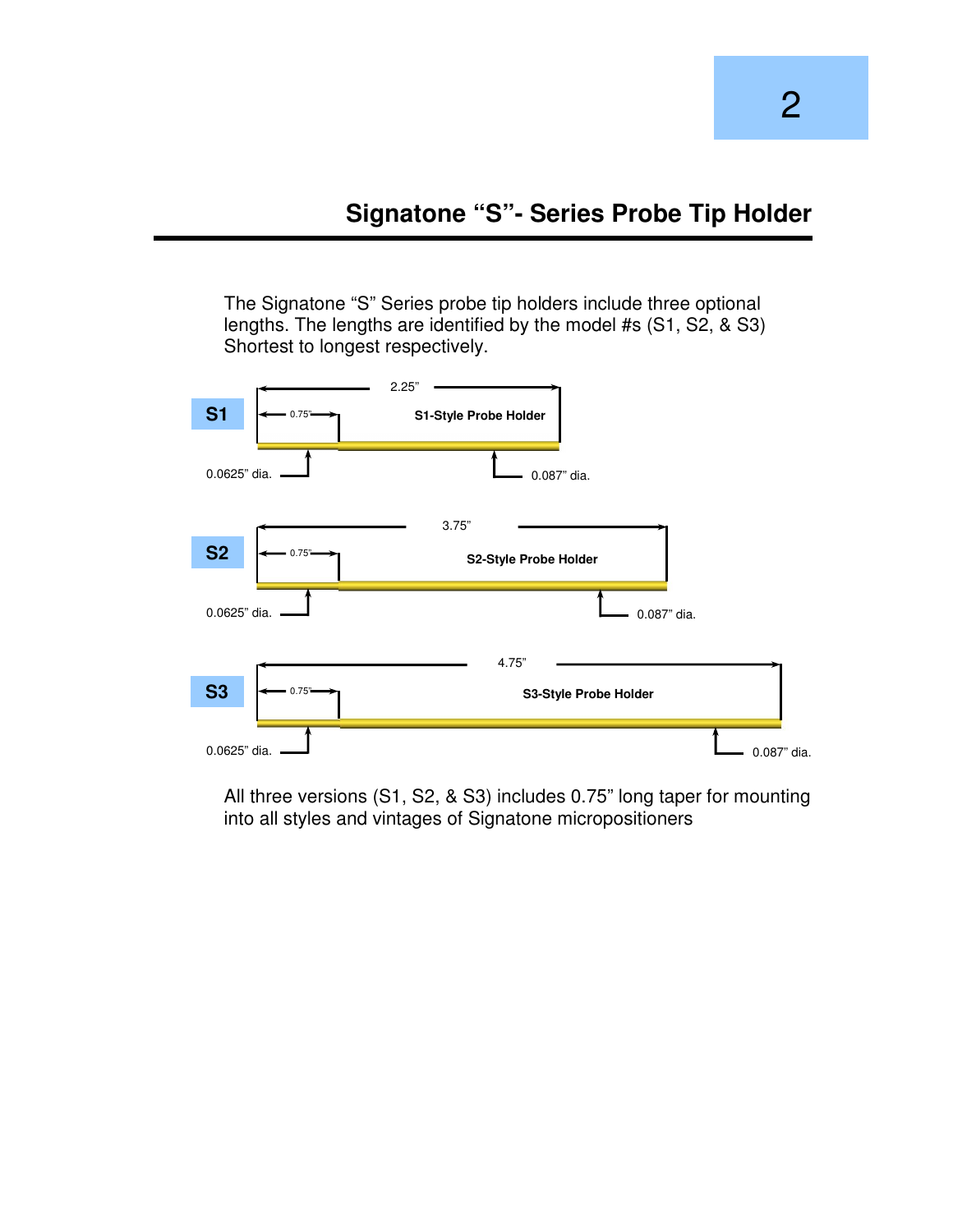#### **Signatone "-1" Shape-Bend Probe Holder Option**

The Signatone "S" Series probe tip holders have options for length, type of probe mount, and shape of probe arm.  $\Box \Box \Box \Box \Box$ The **-1** option (when referring to the shape) indicates that it is straight and doesn't include any bends or angles.



This straight configuration may be adjusted (bent) to desired shape as required (Available with Delrin, Teflon, & Ceramic-Coax Shielding) Typical Use: General-purpose probing- recommended use with Pivot head style micropositioner.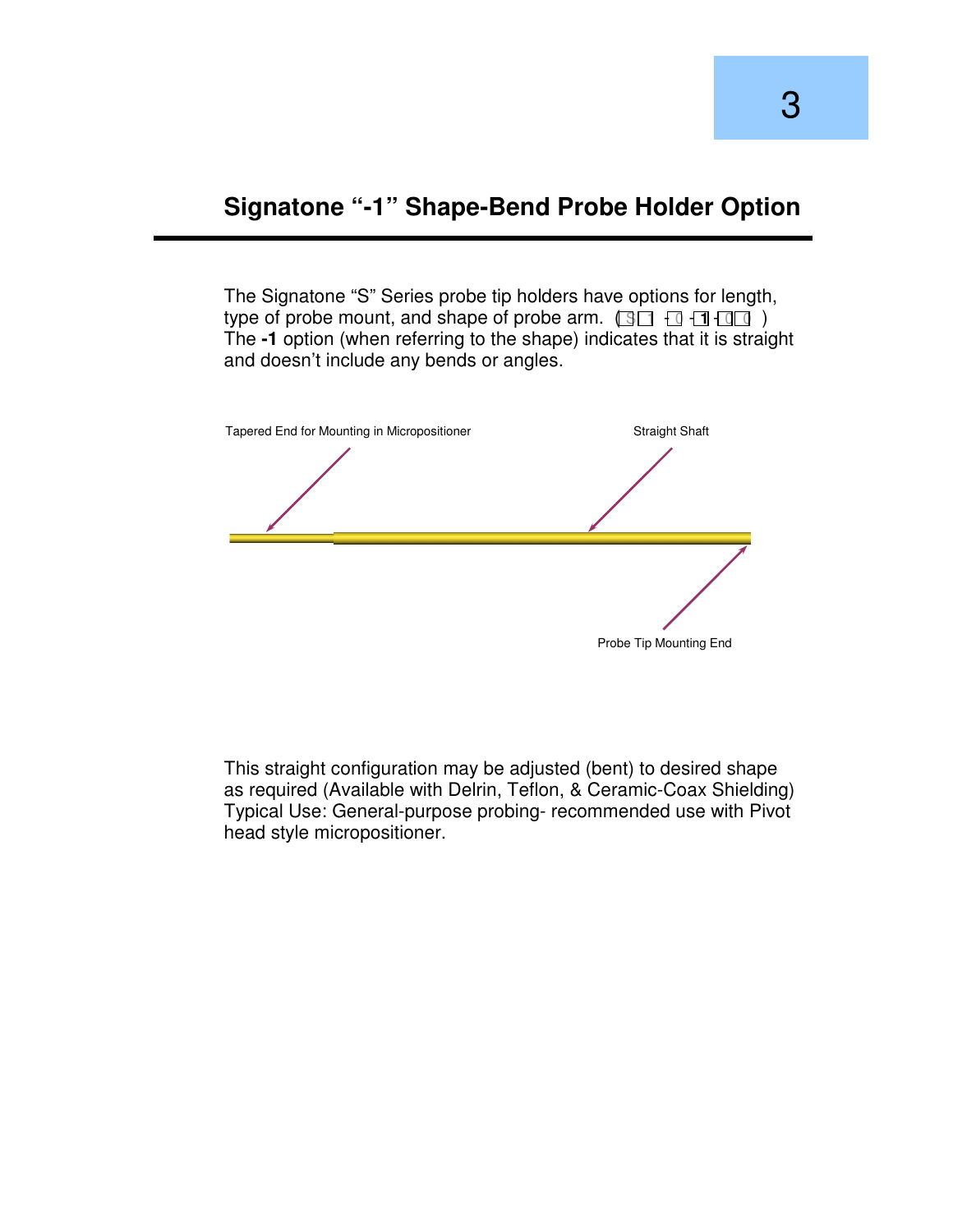#### **Signatone "-2" Shape-Bend Probe Holder Option**

The Signatone "S" Series probe tip holders has options for length, type of probe mount, and shape of probe arm. ( S 1 - 0 - **2** - 0 0 ) The **-2** option (when referring to the shape) indicates that it has a "Z" bend close to micropositioner mount.



This "Z" configuration is used to drop the tip down to the bottom of the platen surface, just above the wafer-sample (Available with Delrin, Teflon, & Ceramic-Coax Shielding)

Typical Use: General-purpose wafer probing- recommended use with Pivot head style micropositioner.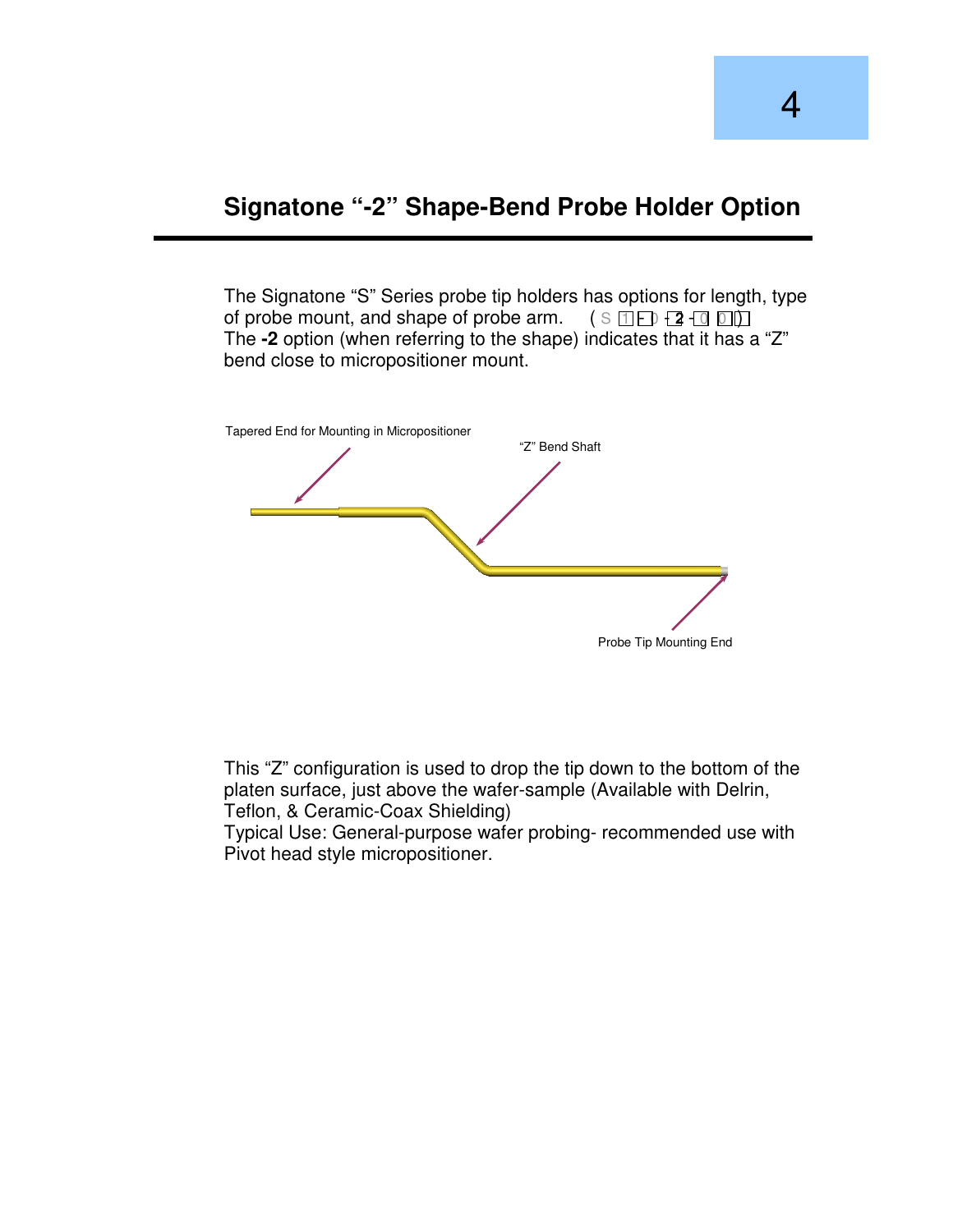#### **Signatone "-3" Shape-Bend Probe Holder Option**

The Signatone "S" Series probe tip holders has options for length, type of probe mount, and shape of probe arm. ( S 1 - 0 - **3** - 0 0 ) The **-3** option (when referring to the shape) indicates that it has a "Z" bend close to probe tip mount.



This "Z" configuration is used w/ a probe card to drop the tip down over the probe card adapter, just above the wafer-sample (Available with Delrin, Teflon, & Ceramic-Coax Shielding) Typical Use: General-purpose wafer probing w/ probe cardsrecommended use with Pivot head style micropositioner.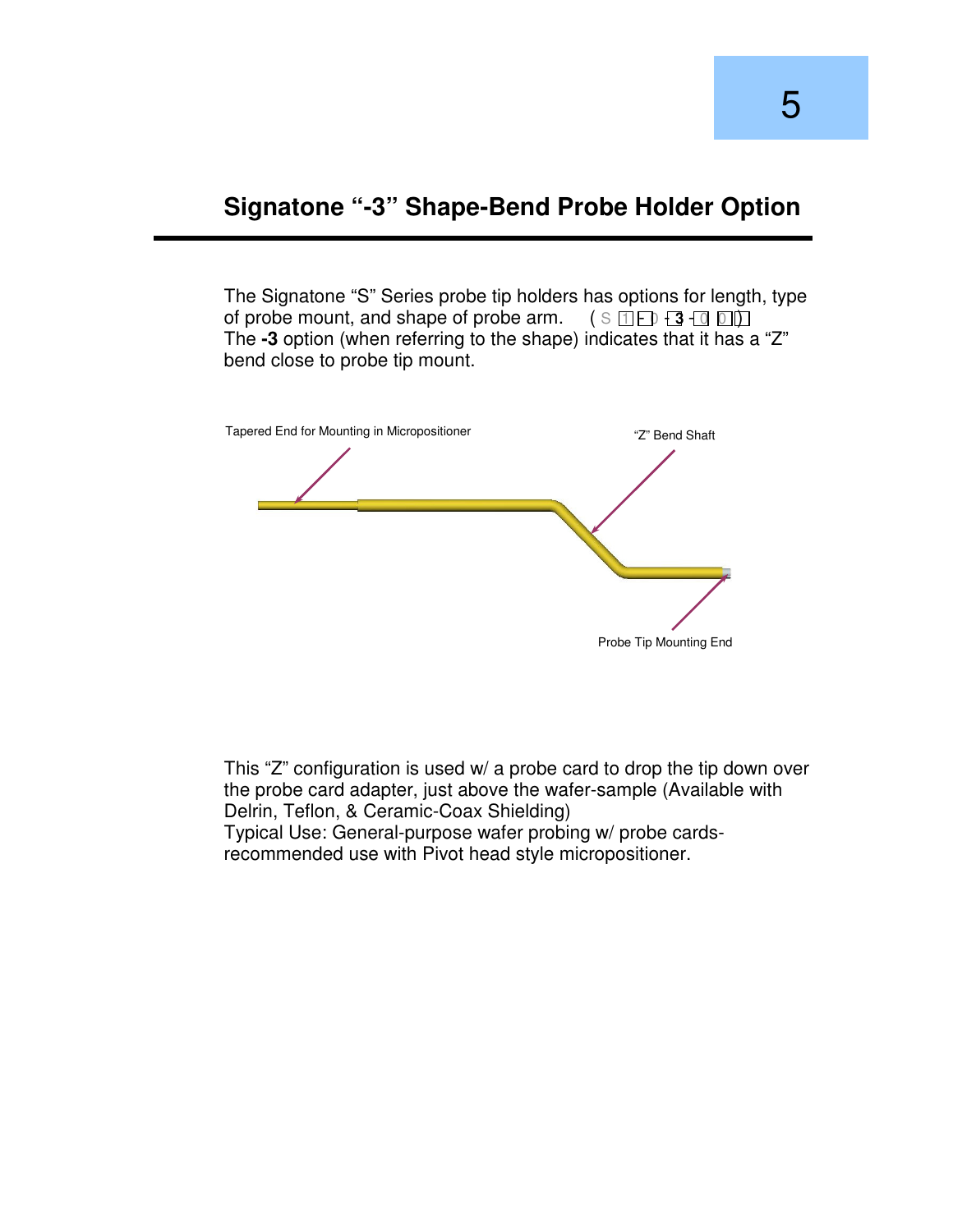#### **Signatone "- 4" Shape-Bend Probe Holder Option**

The Signatone "S" Series probe tip holders there are options for length, type of probe mount, and shape of probe arm.  $(S_1 \cap \cdots \cap A)$  -  $[0] \cap \cdots$ The **- 4** option (when referring to the shape) indicates that it has an "L" bend 2-3" from positioner mount.



This "L" configuration is used when platen–positioner is well above the wafer-sample (Available with Delrin, Teflon,& Ceramic-Coax Shielding) Typical Use: Special-purpose wafer probing when probe mount is well above the wafer chuck- recommended use with Pivot head style micropositioner.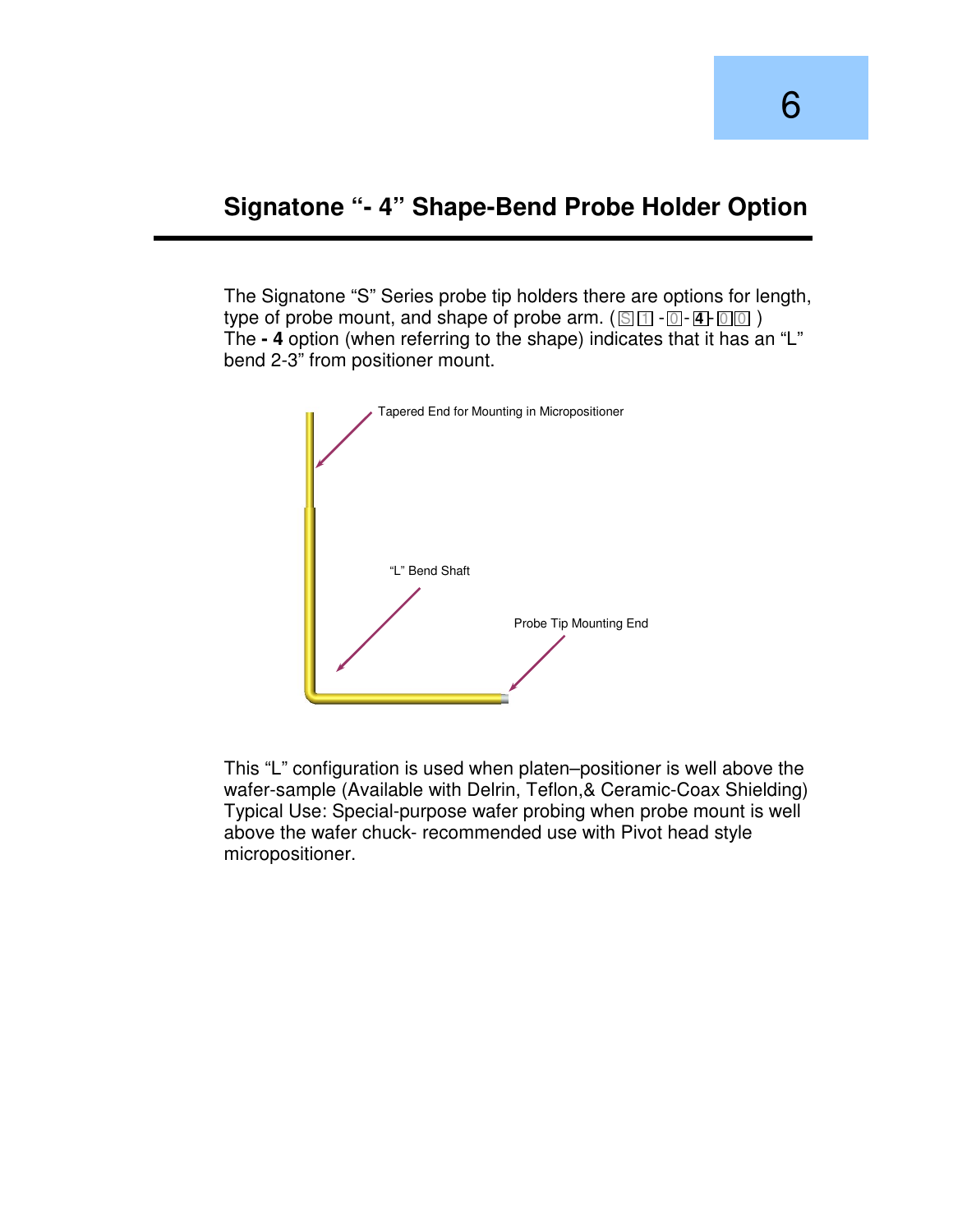The Signatone "U" Series probe tip holder comes in one universal length of 4.75". This holder is designed to be bent and/or cut to length by the customer. The "U" style holder is available in all the Signatone "Tip-Mount" Options



(Available with Delrin, Teflon, & Ceramic-Coax Shielding)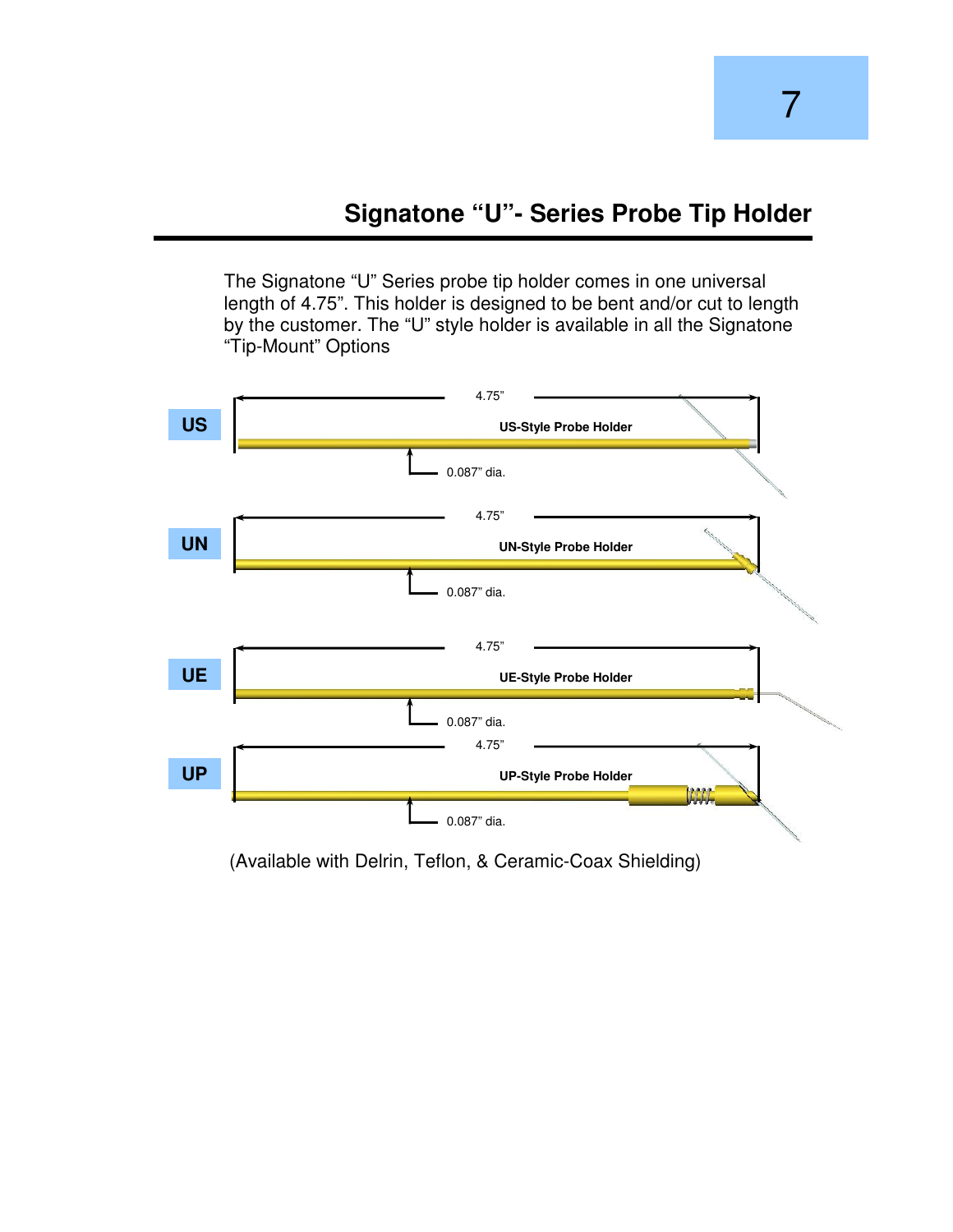# **Signatone "Tip Mount" Probe Holder Option**

Signatone offers a variety of "Tip Mount" options on probe tip holders The Signatone "S" or screw locking option probe tip mount is defined in the model configuration table: see example. ( $\Box$  T -  $\Box$  -  $\Box$  -  $\Box$  )

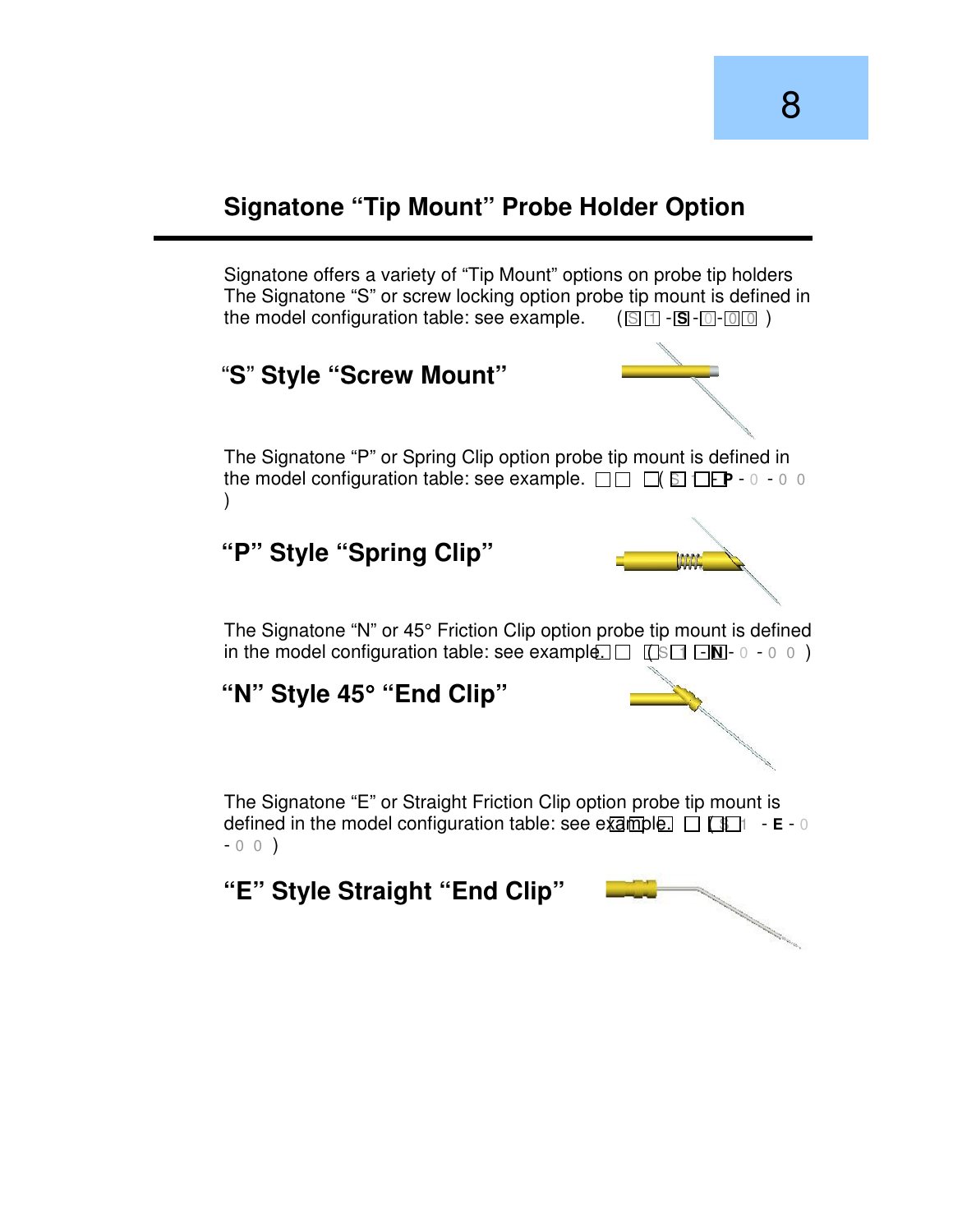#### **Signatone "Screw-Lock"- Style Probe Tip Holder**

The Signatone "S" or Screw-Lock style probe tip holder. This screw locking style probe mount allows the tip to mount at a 45° angle from the probe arm. The tip may be easily replaced and set to desired depth.



The "S"-style probe holder accepts all the Signatone manufactured probe needles.

Typical Use: General purpose – Low profile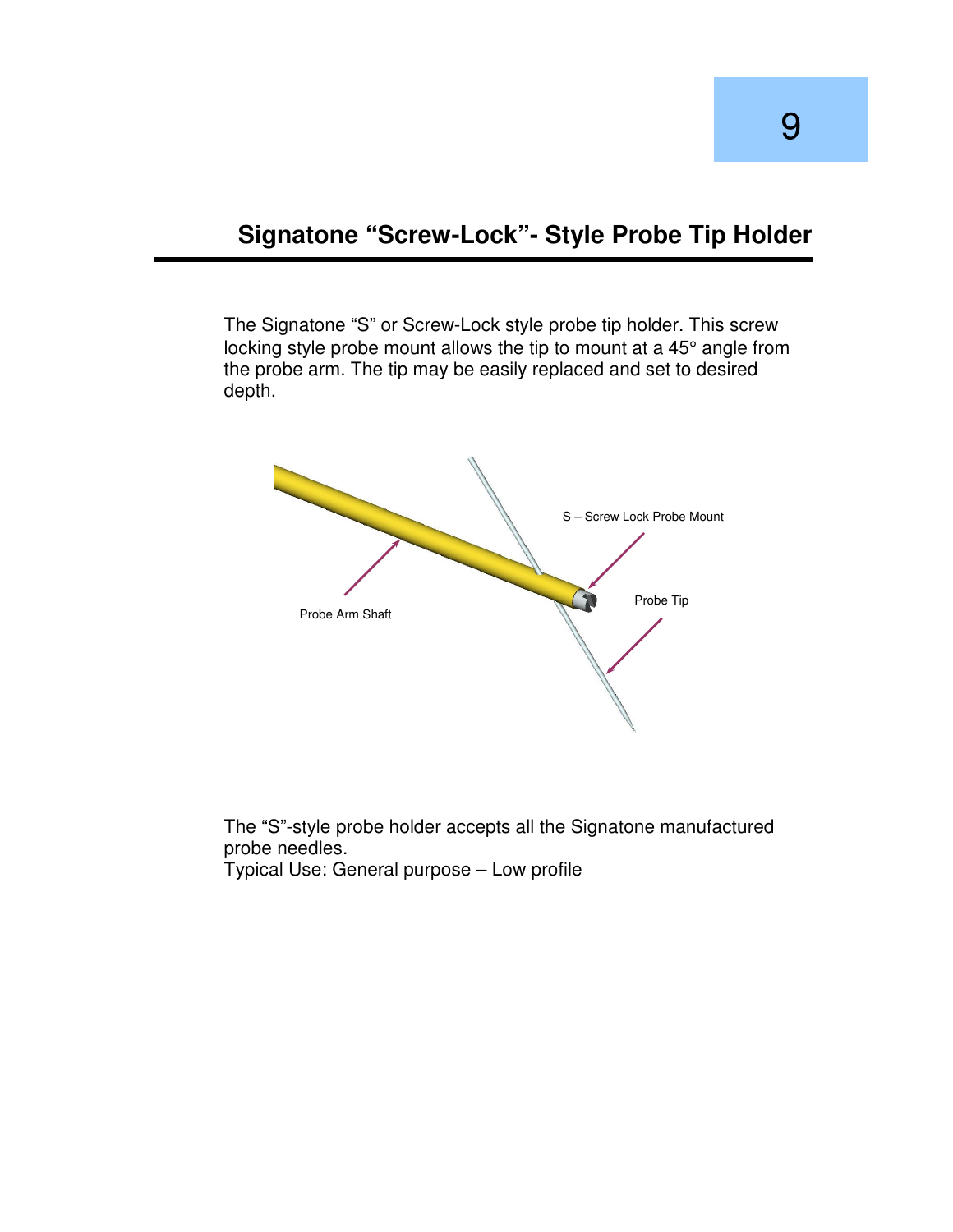The Signatone "P" or spring style probe tip holder. This spring loaded style probe mount allows the tip to mount at a 45° angle from the probe arm. The tip may be easily replaced and set to desired depth.



The "P"-style probe holder accepts all the Signatone manufactured probe needles.

(Available with Delrin, Teflon & Ceramic-Coax Shielding) Typical Use: General purpose – quick & easy loading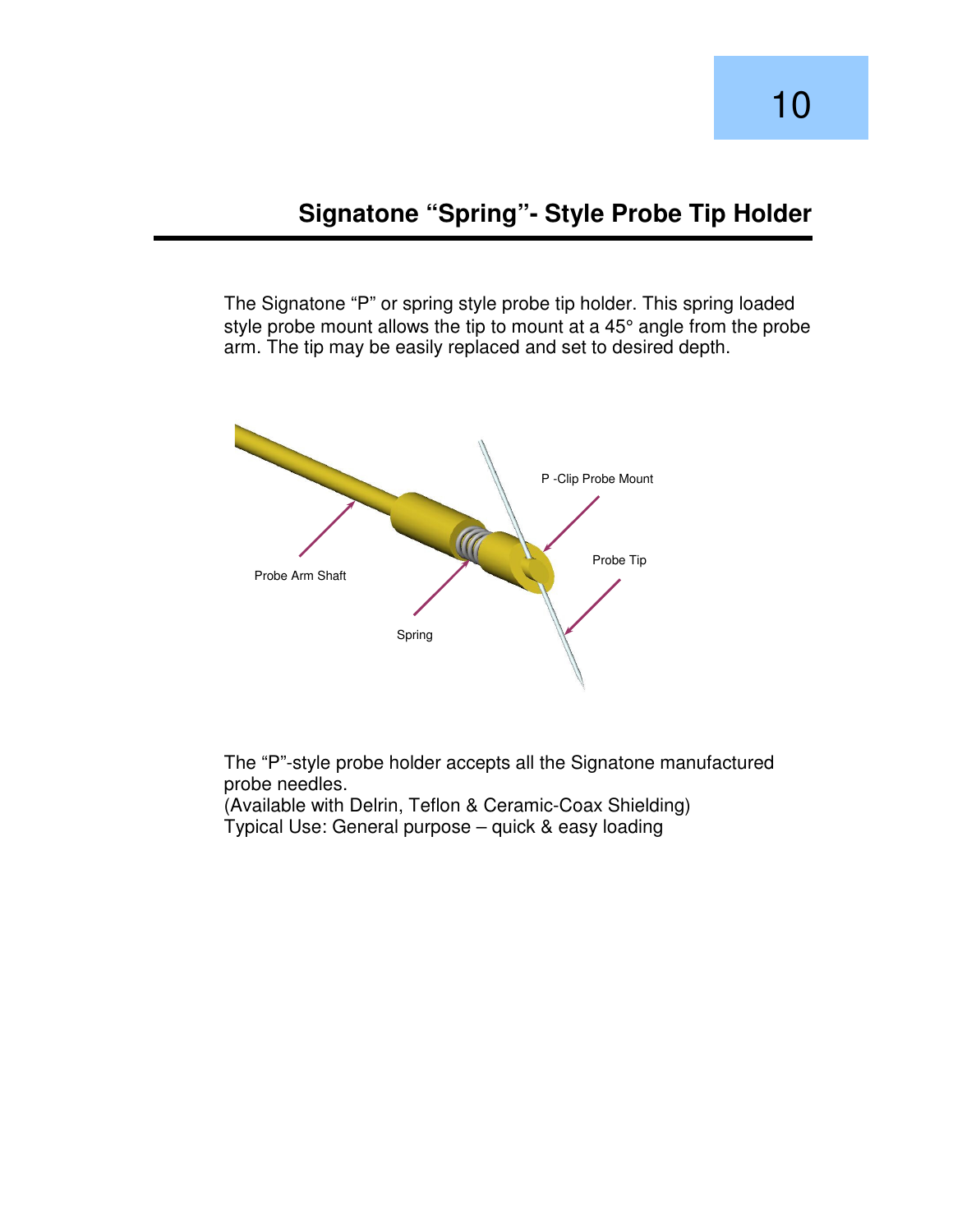The Signatone "N"- style probe tip holder. This dual clip, friction fit style probe mount allows the tip to mount at a 45° angle from the probe arm. The tip may be easily replaced and set to desired depth.



The "N"-style probe holder accepts probe needles with 0.020 diameter wire.

(Available with Delrin & Teflon-Coax Shielding)

Typical Use: In conjunction with probe cards & package devices.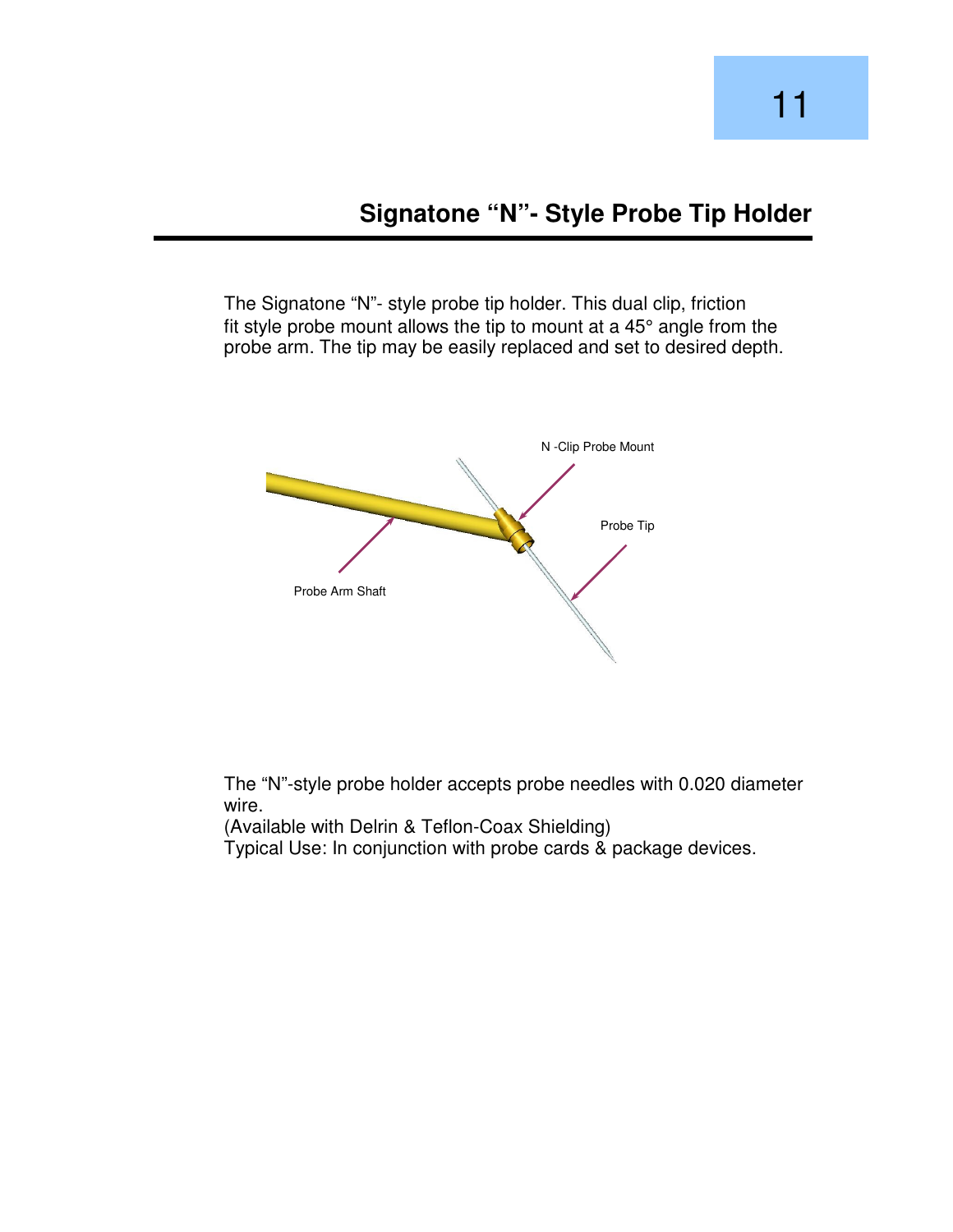The Signatone low profile "E"- style probe tip holder. This dual clip, friction fit style probe mount allows the tip to come out horizontally with the probe arm. The tip may then be bent to the desired probing angle.



The "E"-style probe holder accepts probe needles with 0.020 diameter wire.

(Available with Delrin & Teflon-Coax Shielding)

Typical Use: Areas with small working distance & package devices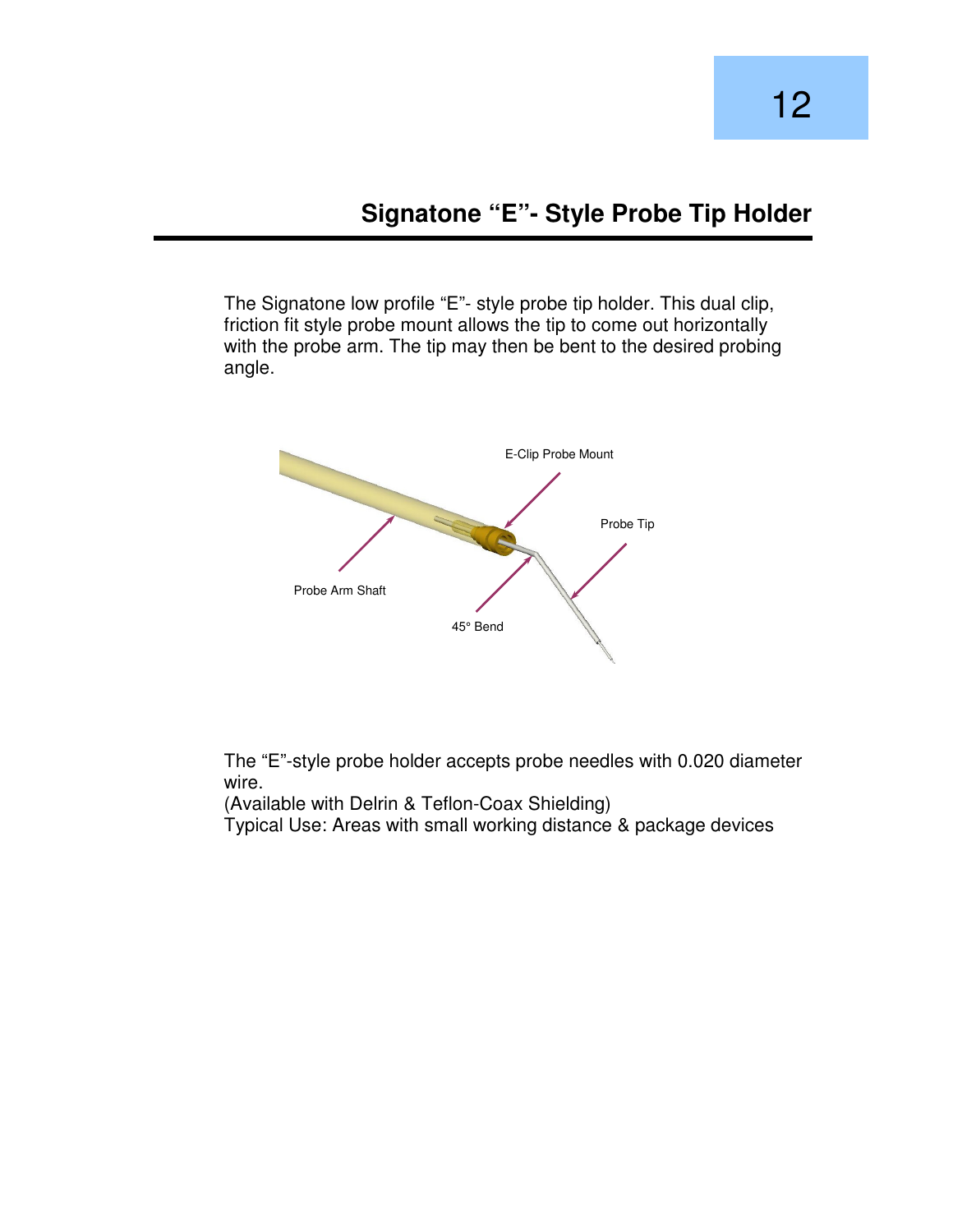### **Signatone Coax Shielded Probe Tip Holder**

The standard Signatone Shielded probe tip holder includes a 24" 50Ω mini coax cable w/ BNC termination, Delrin, Teflon, or Ceramic isolation piece, Cable clamp–strain relief and Probe tip mounting mechanism including N-clip, E-Clip, Spring-Clip, & Screw-Lock.



These Shielding options may be included with most of the standard Signatone probe holders.

(High temp Ceramic option not available for N-Clip & E-Clip mount) Typical Use: CV measurements at various temperatures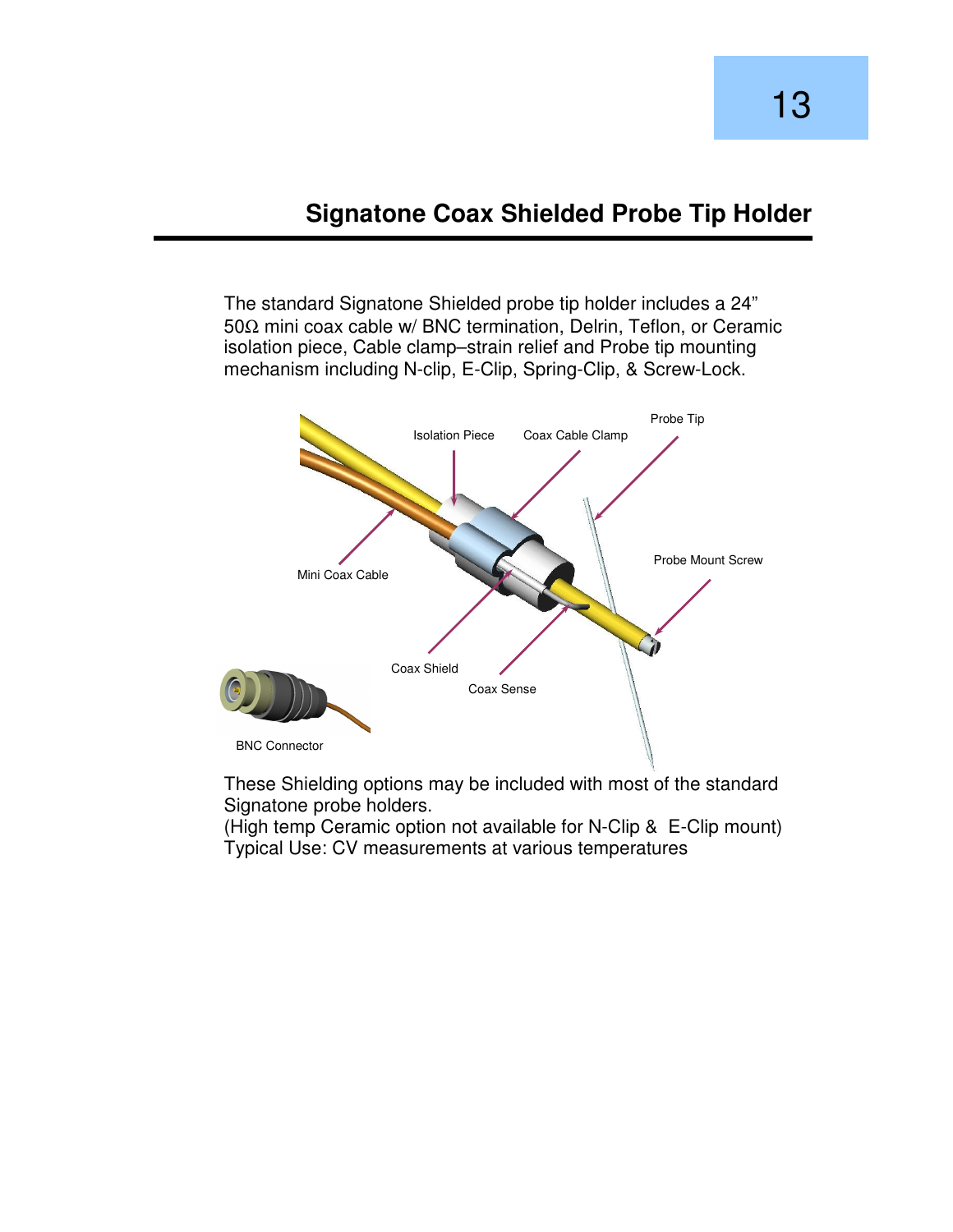# **Signatone Probe Tips**

Signatone offers a variety of Probe Tips for use with its various Probe holders.

| <b>Probe Tip Model</b> | <b>Description</b>                                    |  |  |  |
|------------------------|-------------------------------------------------------|--|--|--|
|                        |                                                       |  |  |  |
| SE-T                   | Tungsten, 5 um tip, 25 mil shank                      |  |  |  |
| SE-TZ                  | Tungsten, 5 um tip, 25mil shank, "Z" shape            |  |  |  |
| SE-TL                  | Tungsten, 5 um tip, 25mil shank, 2" long              |  |  |  |
| SE-TB                  | Tungsten, 25 um tip, 25mil shank                      |  |  |  |
| <b>SE-20T</b>          | Tungsten, 3.5 um tip, 20mil shank                     |  |  |  |
| <b>SE-20TZ</b>         | Tungsten, 3.5 um tip, 20mil shank, "Z" shape          |  |  |  |
| SE-20TL                | Tungsten, 3.5 um tip, 20mil shank, 2" long            |  |  |  |
| SE-20TB                | Tungsten, 20 um tip, 20mil shank                      |  |  |  |
| <b>SE-10T</b>          | Tungsten, 1 um tip, 10mil shank                       |  |  |  |
| <b>SE-10TZ</b>         | Tungsten, 1 um tip, 10mil shank, "Z" shape            |  |  |  |
| SE-TD                  | Tungsten, 3.5 um tip, 20mil copper shank, 1.3 long    |  |  |  |
| SE-S                   | Steel, 12 um tip, 25mil shank                         |  |  |  |
| SE-SC                  | Steel ultrasonic cutter tip, 12 um tip, 0.5" long     |  |  |  |
| SE-TC                  | Tungsten Carbide, 12 um tip, 25mil shank              |  |  |  |
| SE-TG                  | Gold plated Tungsten, 10um tip, 20 mil shank          |  |  |  |
| SE-O                   | Osmium, 12um tip, 25mil shank                         |  |  |  |
| SE-P                   | Palladium, 12um tip, 25mil shank                      |  |  |  |
| SE-SM                  | Tungsten catwhisker, 1 um tip, 20mil shank, 2" long   |  |  |  |
| SE-SMS                 | Tungsten catwhisker, 0.2 um tip, 20mil shank, 2" long |  |  |  |
| <b>SM-35</b>           | Tungsten, 0.7 um tip, 20mil shank, 1.2" long          |  |  |  |
| SM-10                  | Tungsten, 0.2 um tip, 20mil shank, 1.2" long          |  |  |  |
| SE-BC                  | Beryllium Copper, 12um tip, 25mil shank               |  |  |  |
| SE-BCB                 | Beryllium Copper, 125um tip, 25mil shank              |  |  |  |

This Page is a part # listing for the standard Probe Tips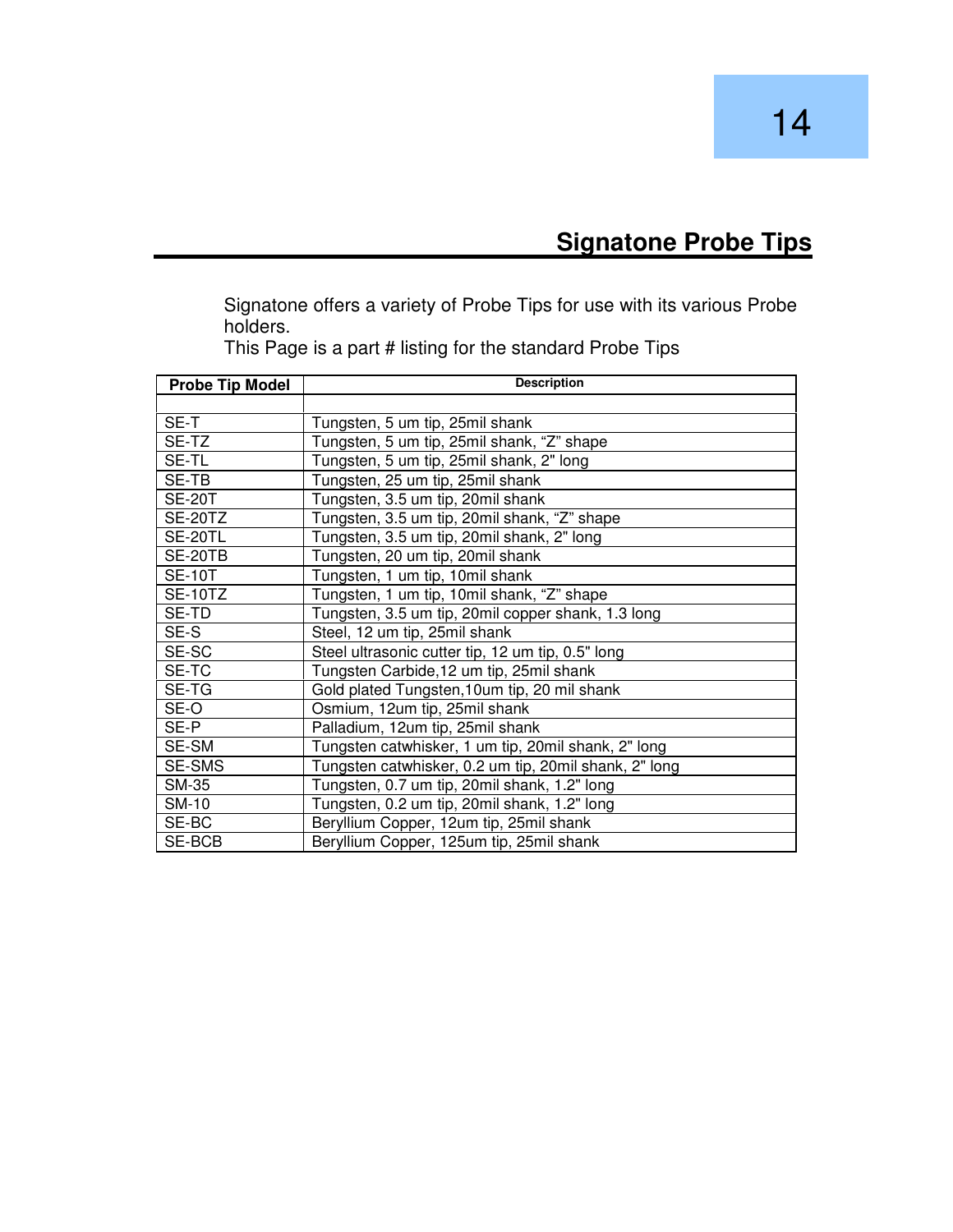# **Signatone Model SE-T Probe Tip**

The SE-T is a general-purpose probe tip made with a 1.25" long, 25mil diameter tungsten wire that has been chemically etched down to a 5µ (micron) tip diameter. The shank is strong enough to be bent into a variety of shapes and the tip is quite durable



The SE-T may be used with the "S" & "P" Signatone probe tip holders. Typical Use: Probing pads and geometries 10µ>

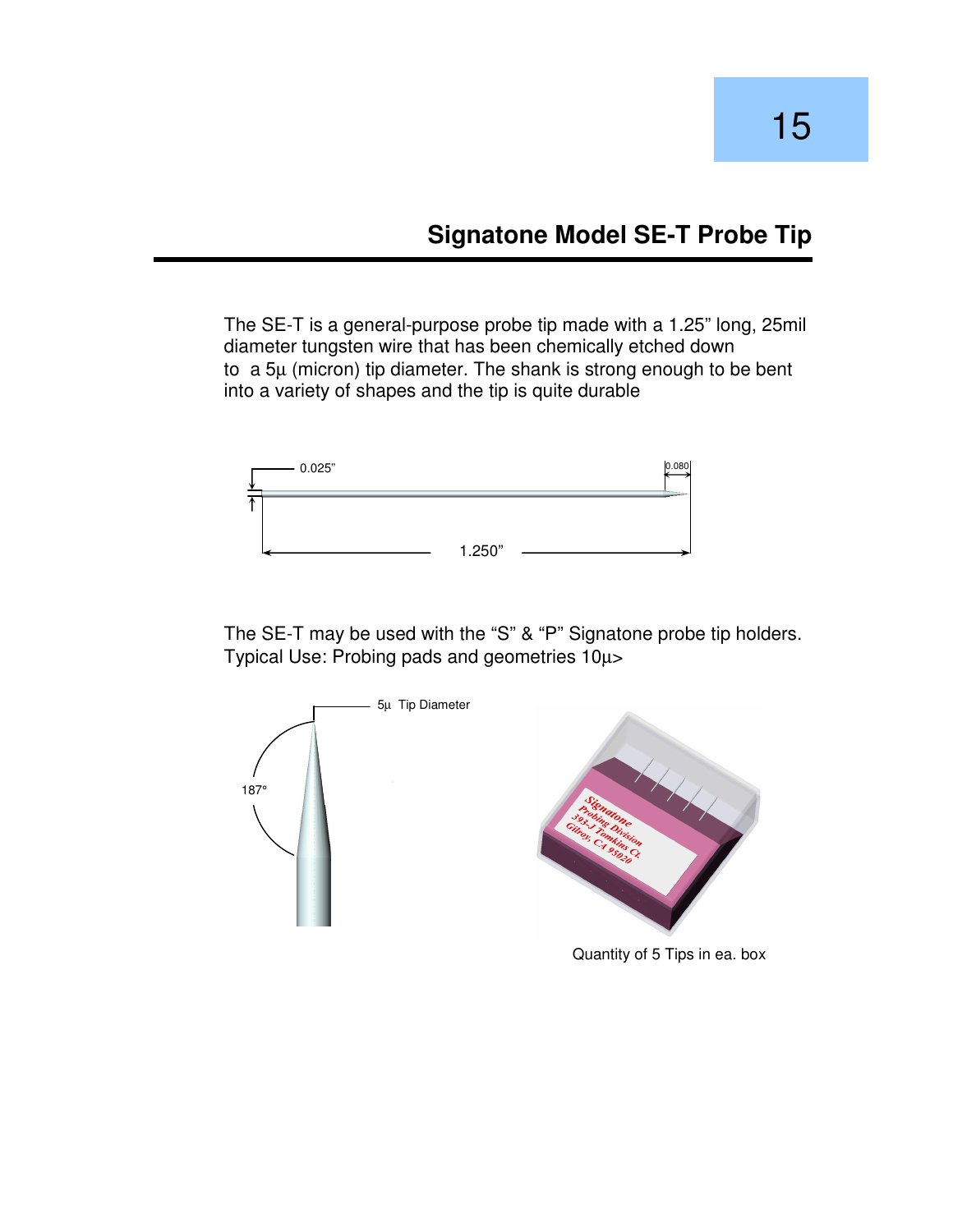# **Signatone Model SE-TZ Probe Tip**

16

The SE-TZ is a general-purpose **"Z" Bent** probe tip made with a 1.25" long, 25mil diameter tungsten wire that has been chemically etched down to a 5µ (micron) tip diameter. The shank is Bent into a "Z" shape for low profile probing w/ 45° probe holder mount.



The SE-T may be used with the "S" & "P" Signatone probe tip holders. Typical Use: Probing pads and geometries 10µ>

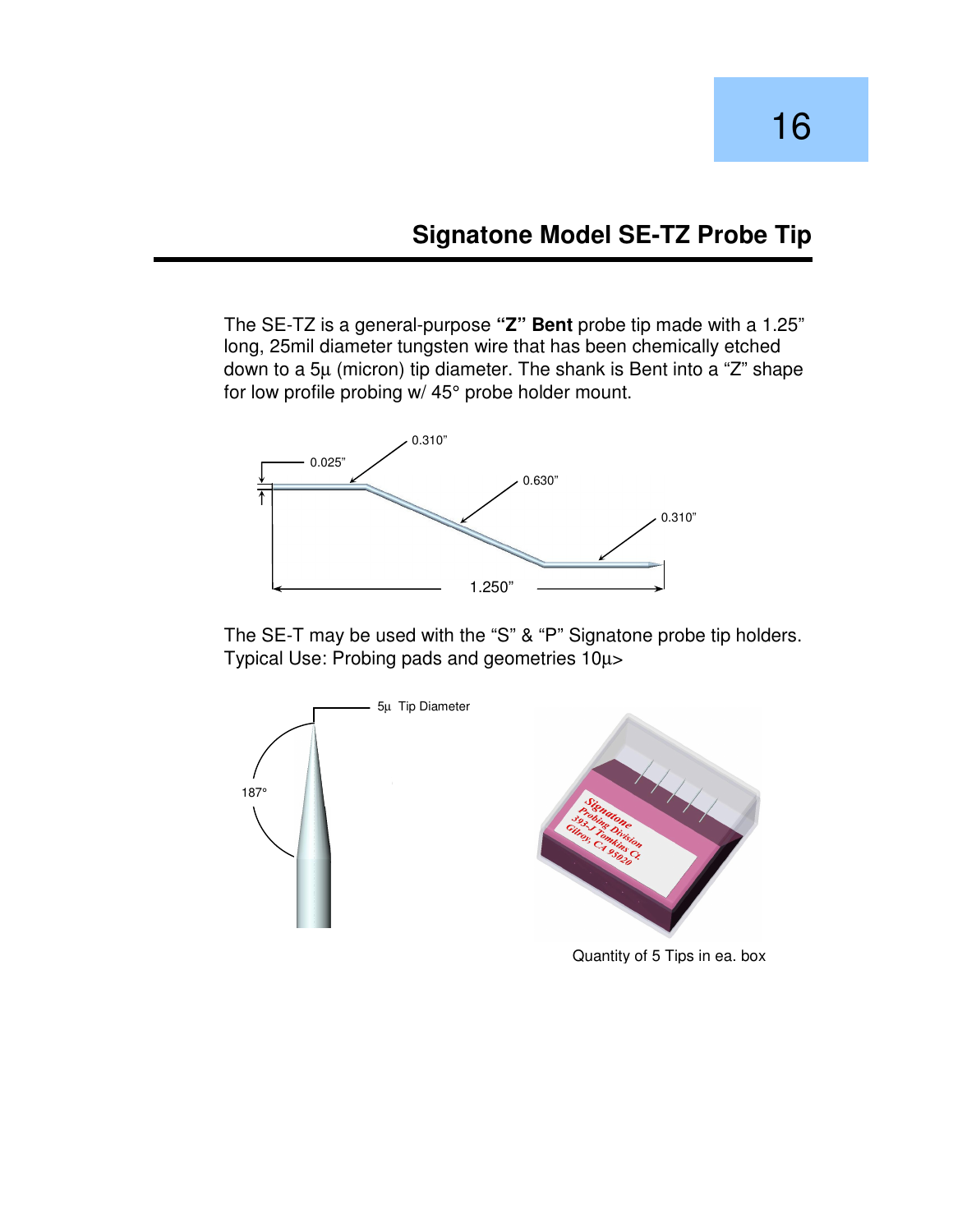# **Signatone Model SE-TL2 Probe Tip**

The SE-TL2 is a special-purpose probe tip made with a 2" long, 25mil diameter tungsten wire that has been chemically etched down to a 5µ (micron) tip diameter. The shank is strong enough to be bent into a variety of shapes and the tip is quite durable



The SE-TL2 may be used with the "S" & "P" Signatone probe tip holders.

Typical Use: Designed for low profile & hard to reach places



Quantity of 5 Tips in ea. box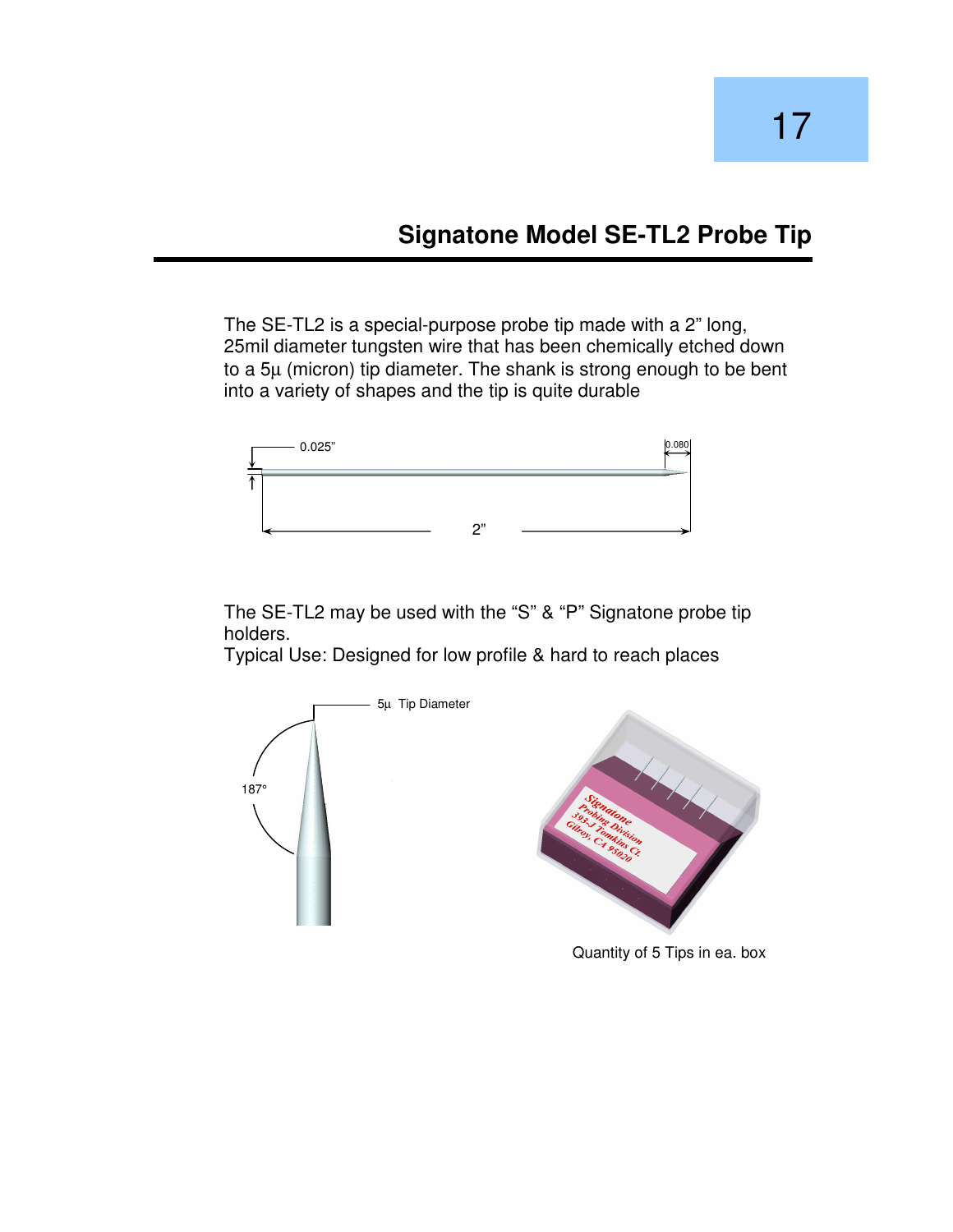# **Signatone Model SE-TB Probe Tip**

The SE-TB is a general-purpose **b**lunt probe tip made with a 1.25" long, 25mil diameter tungsten wire that has been chemically etched down to a 25µ (micron) tip diameter. The shank is strong enough to be bent into a variety of shapes and the tip is very durable



The SE-TB may be use is any of the Signatone probe tip holders. Typical Use: Probing large pads and geometries 25µ>



Quantity of 5 Tips in ea. box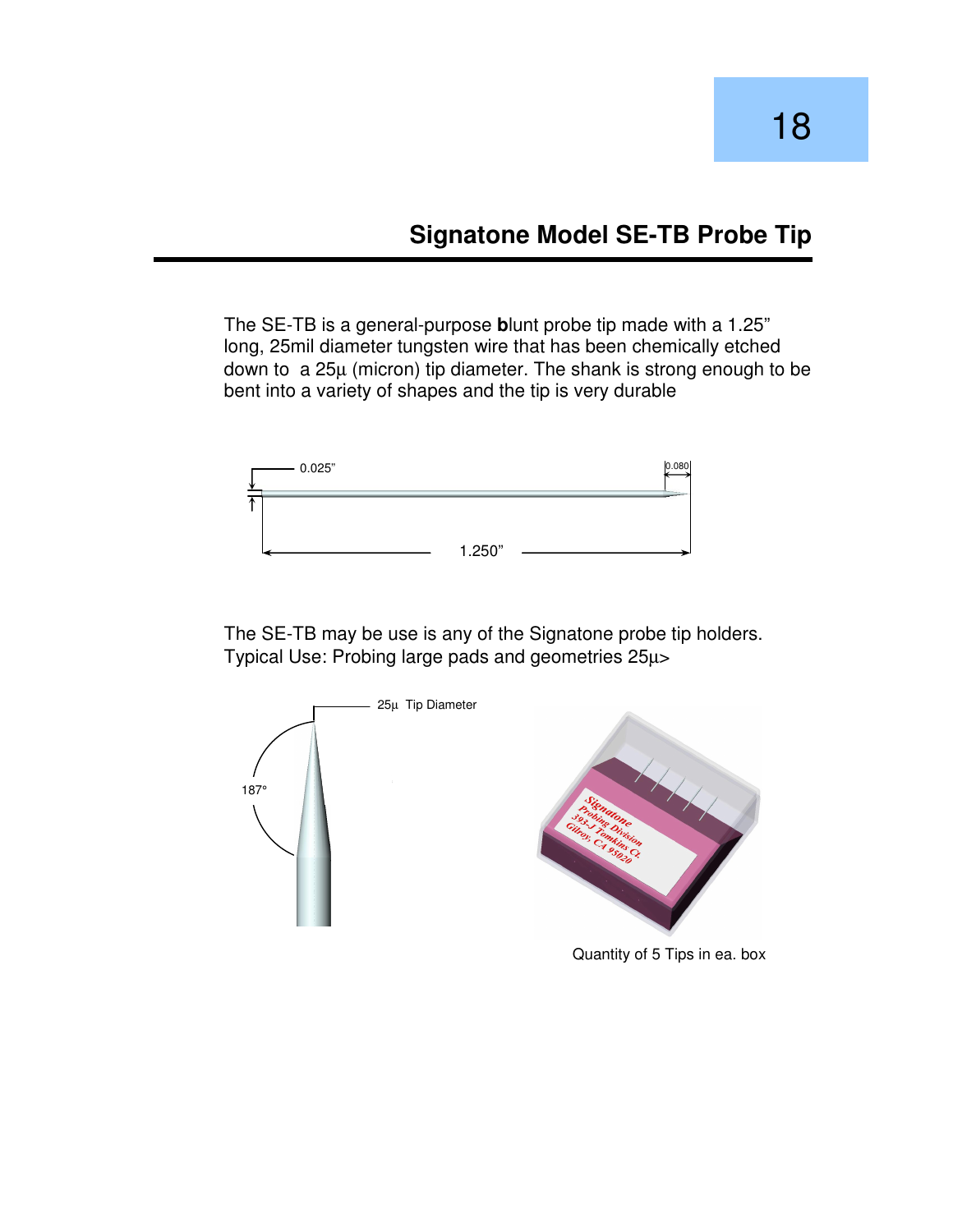#### **Signatone Model SE-20T Probe Tip**

The SE-20T is a general-purpose probe tip made with a 1.25" long, 20mil diameter tungsten wire that has been chemically etched down to a 3.5µ (micron) tip diameter. The shank is strong enough to be bent into a variety of shapes and the tip is quite durable



The SE-20T may be use is any of the Signatone probe tip holders. Typical Use: Probing pads and geometries 5µ>



Quantity of 5 Tips in ea. box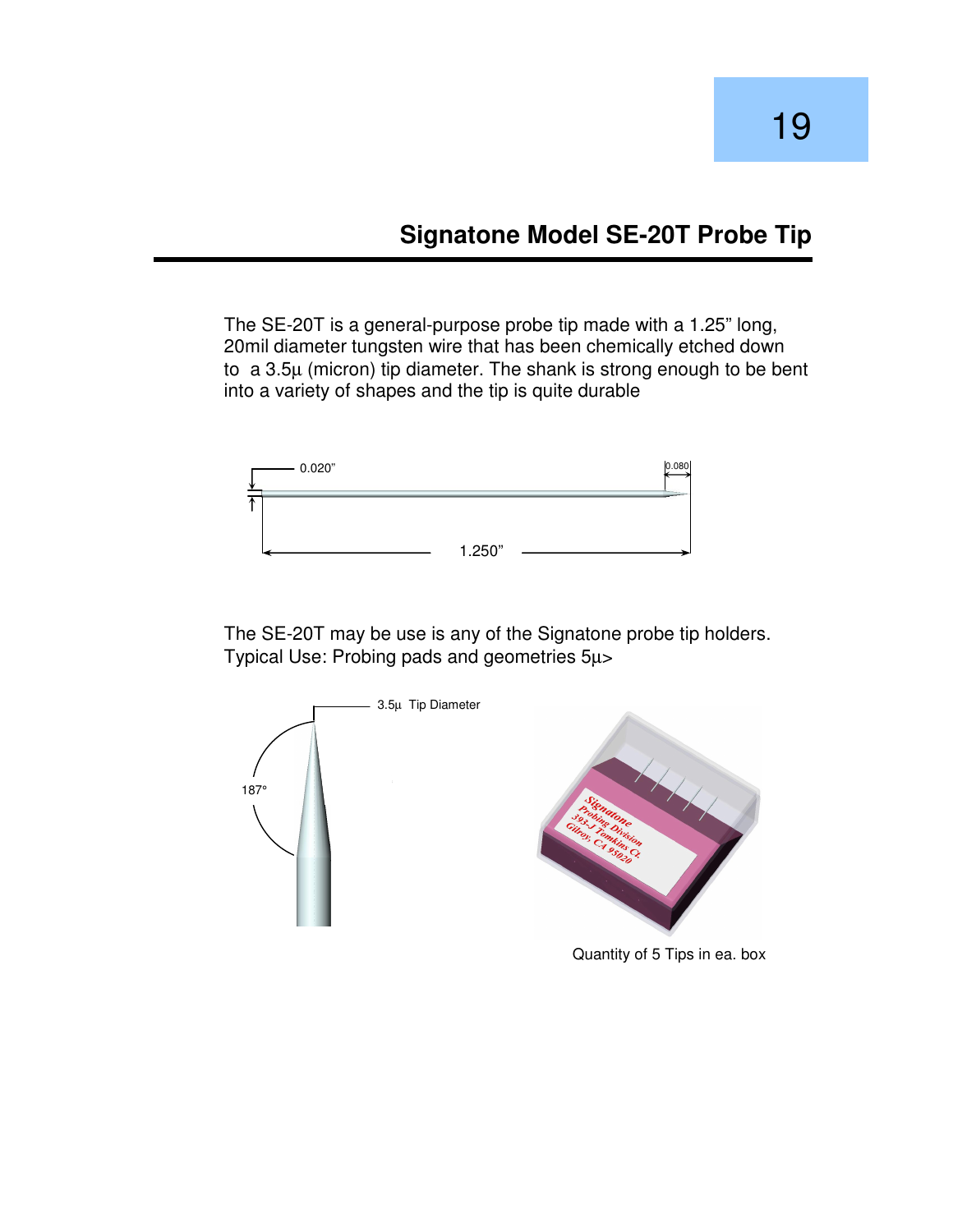# **Signatone Model SE-20TZ Probe Tip**

The SE-20TZ is a general-purpose **"Z" Bent** probe tip made with a 1.25" long, 20mil diameter tungsten wire that has been chemically etched down to a 3µ (micron) tip diameter. The shank is Bent into a "Z" shape for low profile probing w/ 45° probe holder mount.



The SE-20TZ may be use is any of the Signatone probe tip holders. Typical Use: Probing pads and geometries 5µ>



Quantity of 5 Tips in ea. box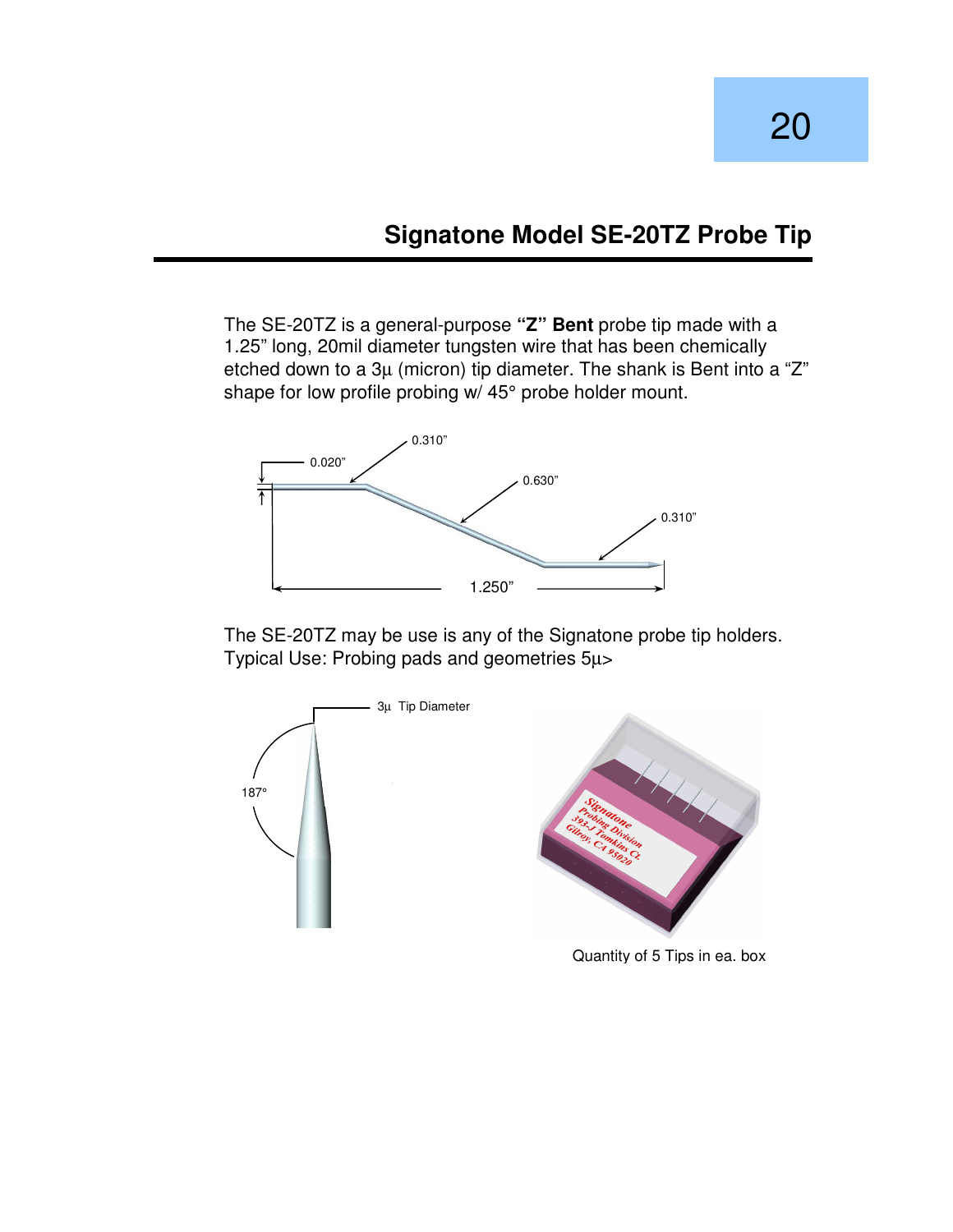#### **Signatone Model SE-20TL Probe Tip**

The SE-20TL is a general-purpose probe tip made with a 2" long, 20mil diameter tungsten wire that has been chemically etched down to a 3.5µ (micron) tip diameter. The shank is strong enough to be bent into a variety of shapes and the tip is quite durable



The SE-20TL may be use is any of the Signatone probe tip holders. Typical Use: Probing pads and geometries 5µ>



Quantity of 5 Tips in ea. box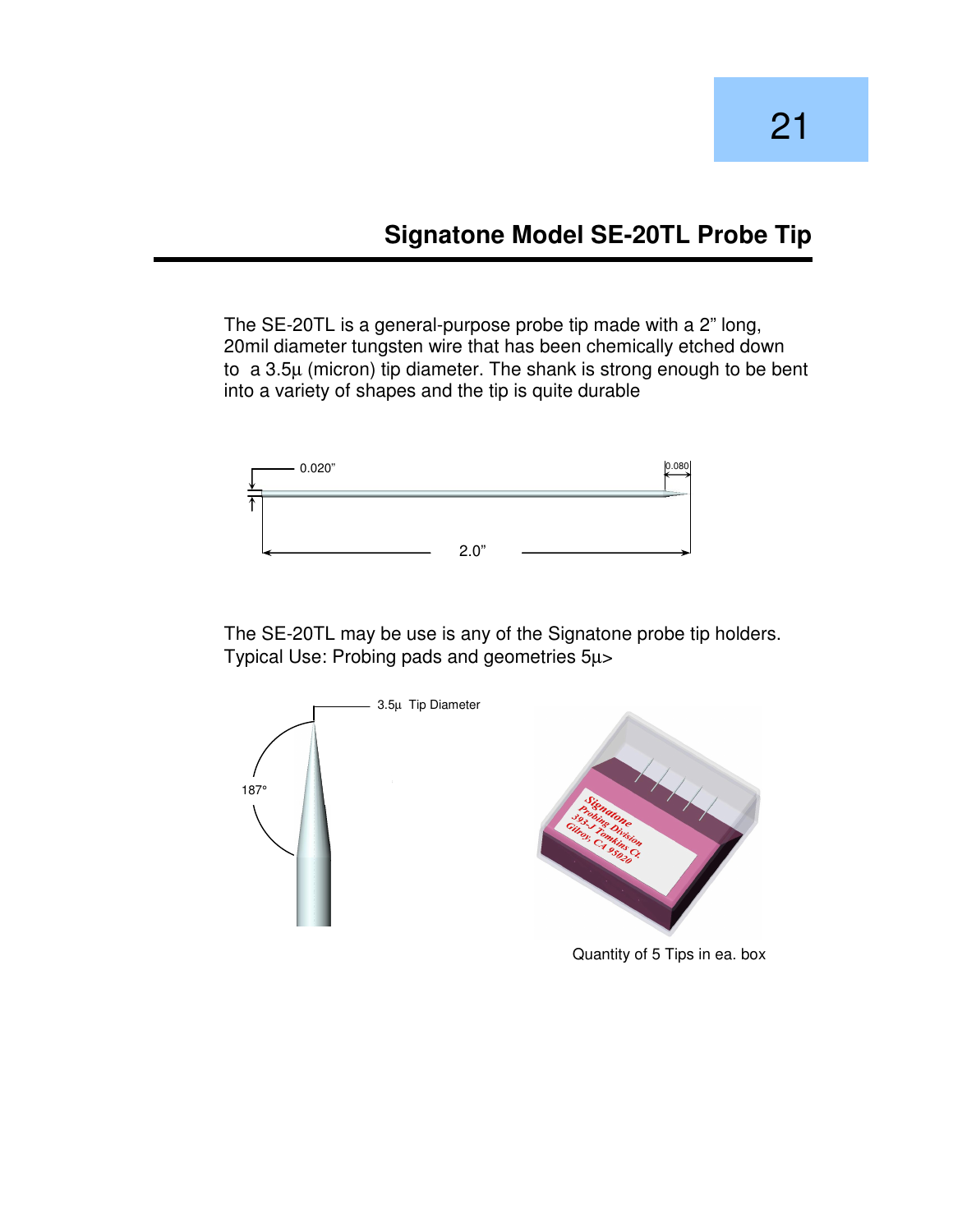# **Signatone Model SE-20TB Probe Tip**

The SE-20TB is a general-purpose **b**lunt probe tip made with a 1.25" long, 20mil diameter tungsten wire that has been chemically etched down to a 25µ (micron) tip diameter. The shank is strong enough to be bent into a variety of shapes and the tip is very durable



The SE-20TB may be use is any of the Signatone probe tip holders. Typical Use: Probing large pads and geometries 25µ>



Quantity of 5 Tips in ea. box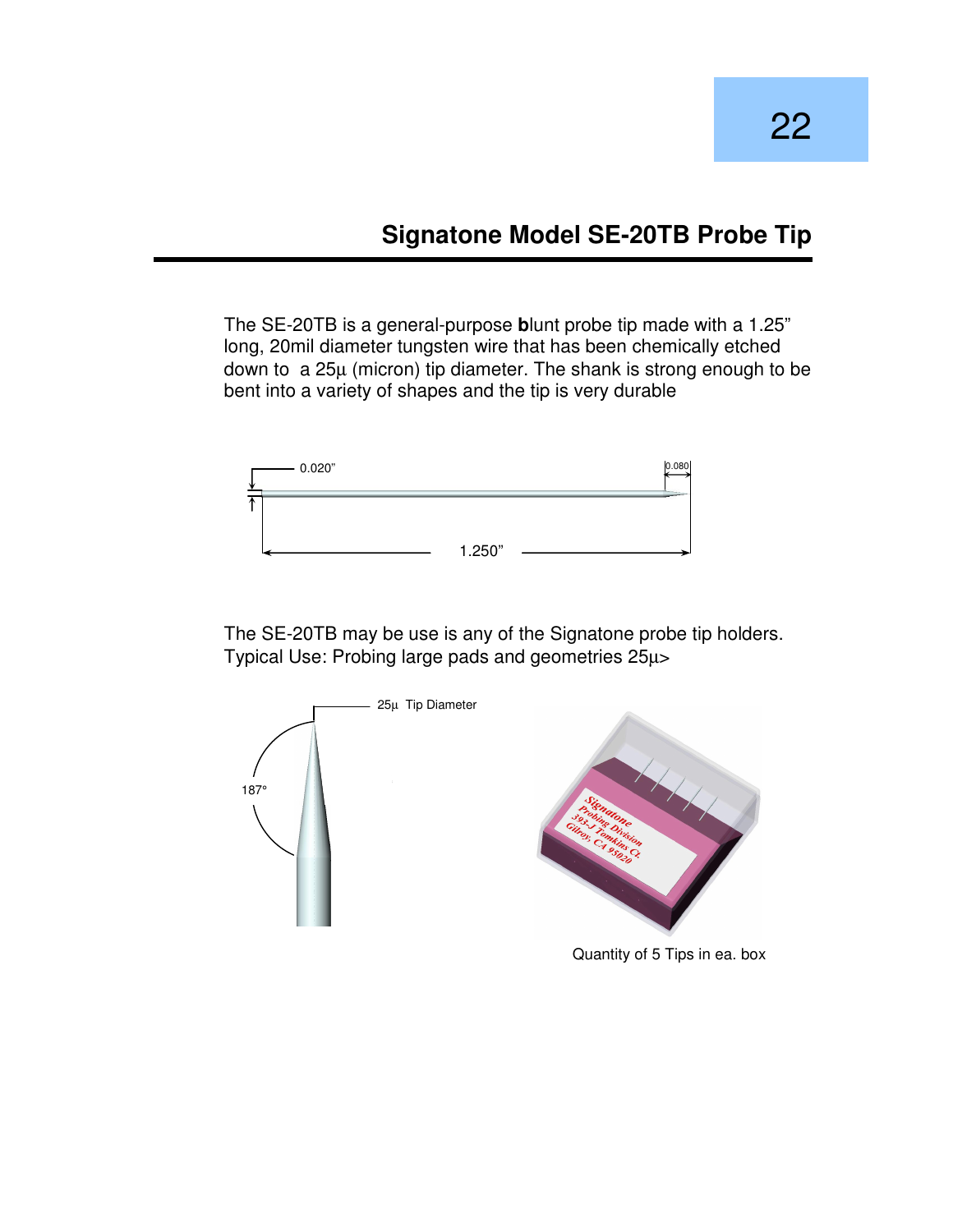The SE-10T is a general-purpose probe tip made with a 1.25" long, 10mil diameter tungsten wire that has been chemically etched down to  $a \, 1\mu$  (micron) tip diameter. The shank may be bent into a variety of shapes. The tip is sharp for small geometry probing.



The SE-10T may be use is any of the Signatone probe tip holders. Typical Use: Probing pads and geometries 1µ>



Quantity of 5 Tips in ea. box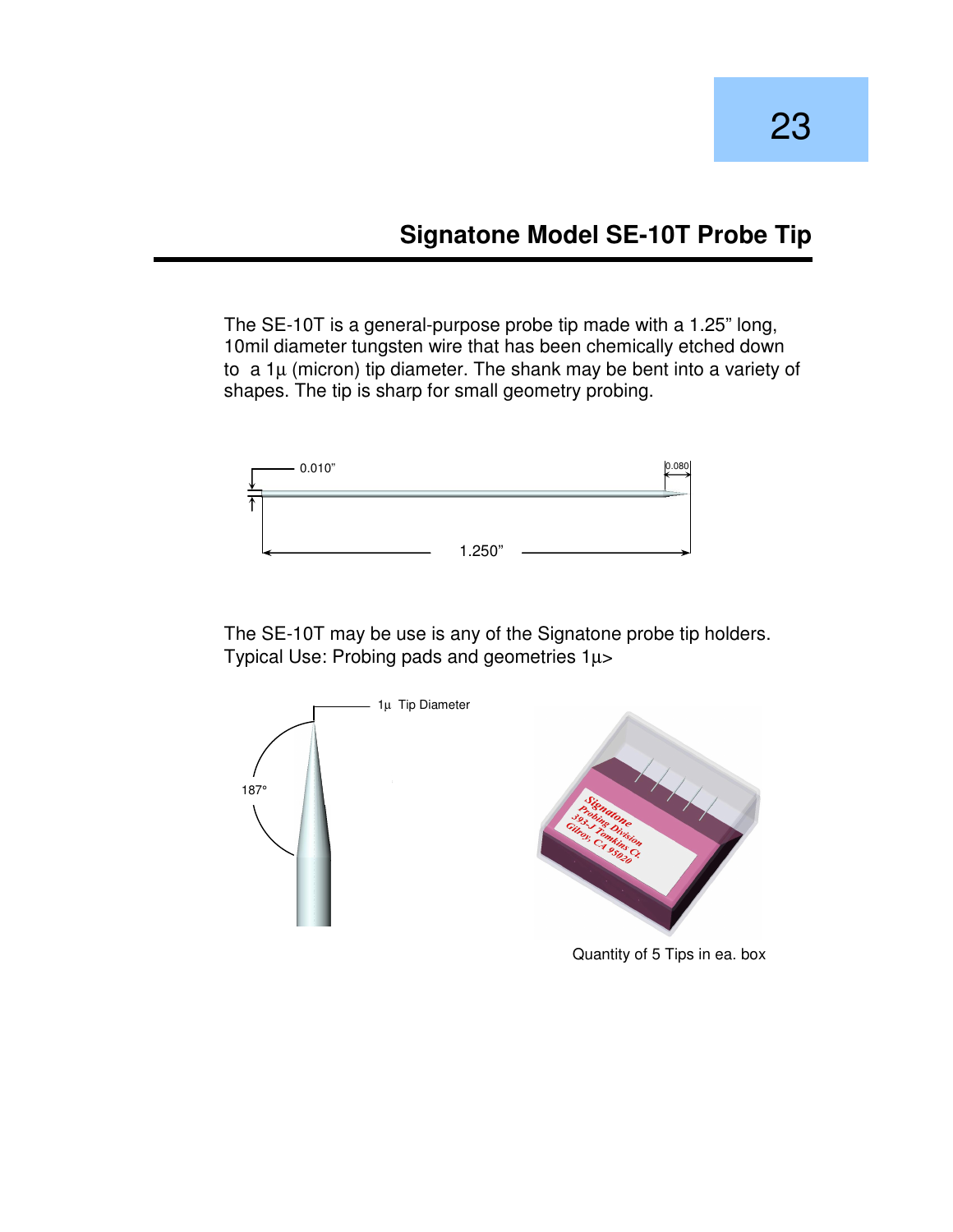# **Signatone Model SE-10TZ Probe Tip**

The SE-10TZ is a general-purpose **"Z" Bent** probe tip made with a 1.25" long, 10mil diameter tungsten wire that has been chemically etched down to a  $1\mu$  (micron) tip diameter. The shank is Bent into a "Z" shape for low profile probing w/ 45° probe holder mount.



The SE-10TZ may be used with the "S" & "P" Signatone probe tip holders.

Typical Use: Probing metal lines 1µ>  $-1\mu$  Tip Diameter 187°

Quantity of 5 Tips in ea. box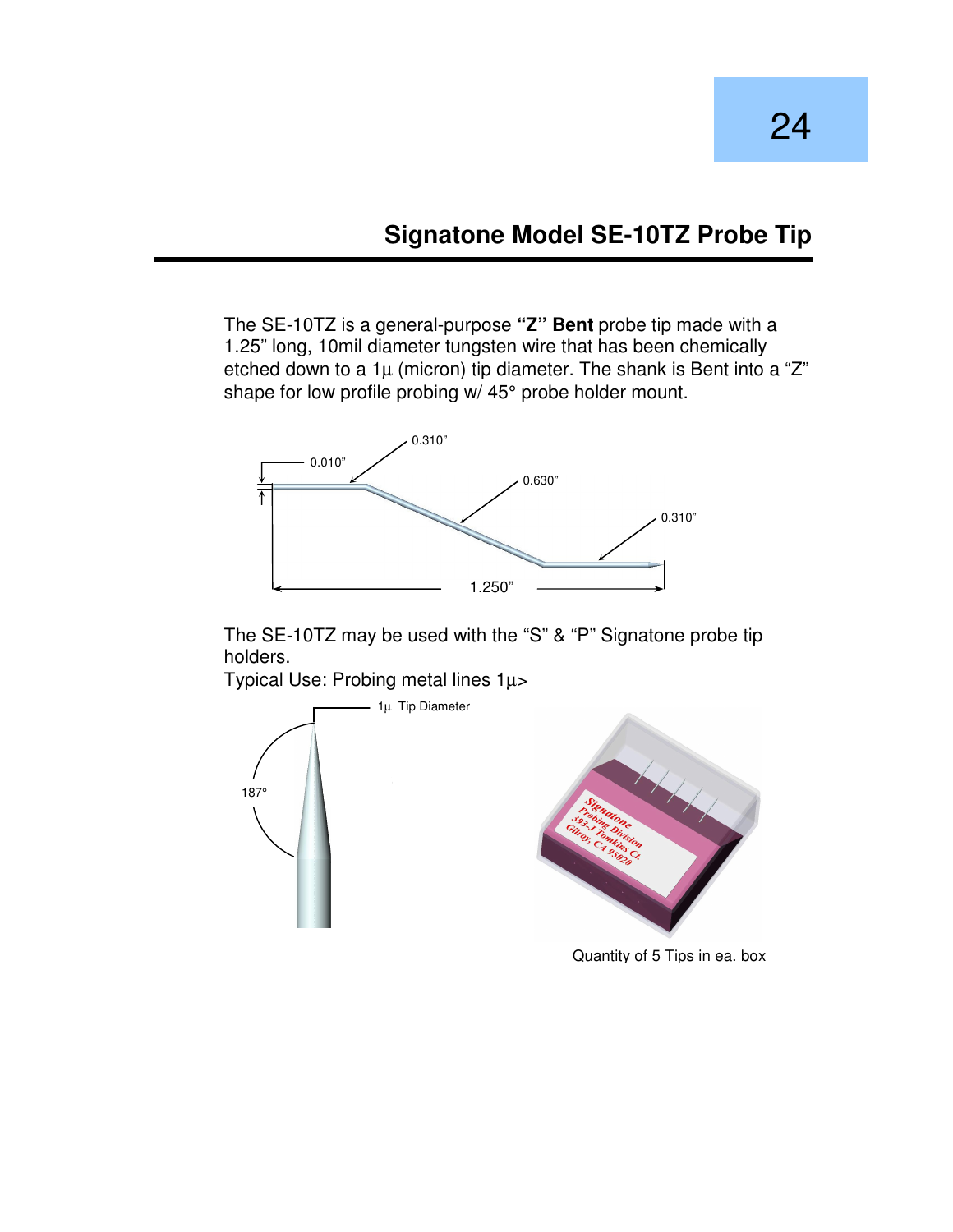# **Signatone Model SE-S Probe Tip**

The SE-S is a general-purpose probe tip made with a 0.75" long, 25mil diameter steel wire that has been mechanically ground down to a 12.5µ (micron) tip diameter. The shank is hard and cannot be bent.



The SE-S may be used with the "S" & "P" Signatone probe tip holders. Typical Use: Probing hard surfaces or scratching through passivation.

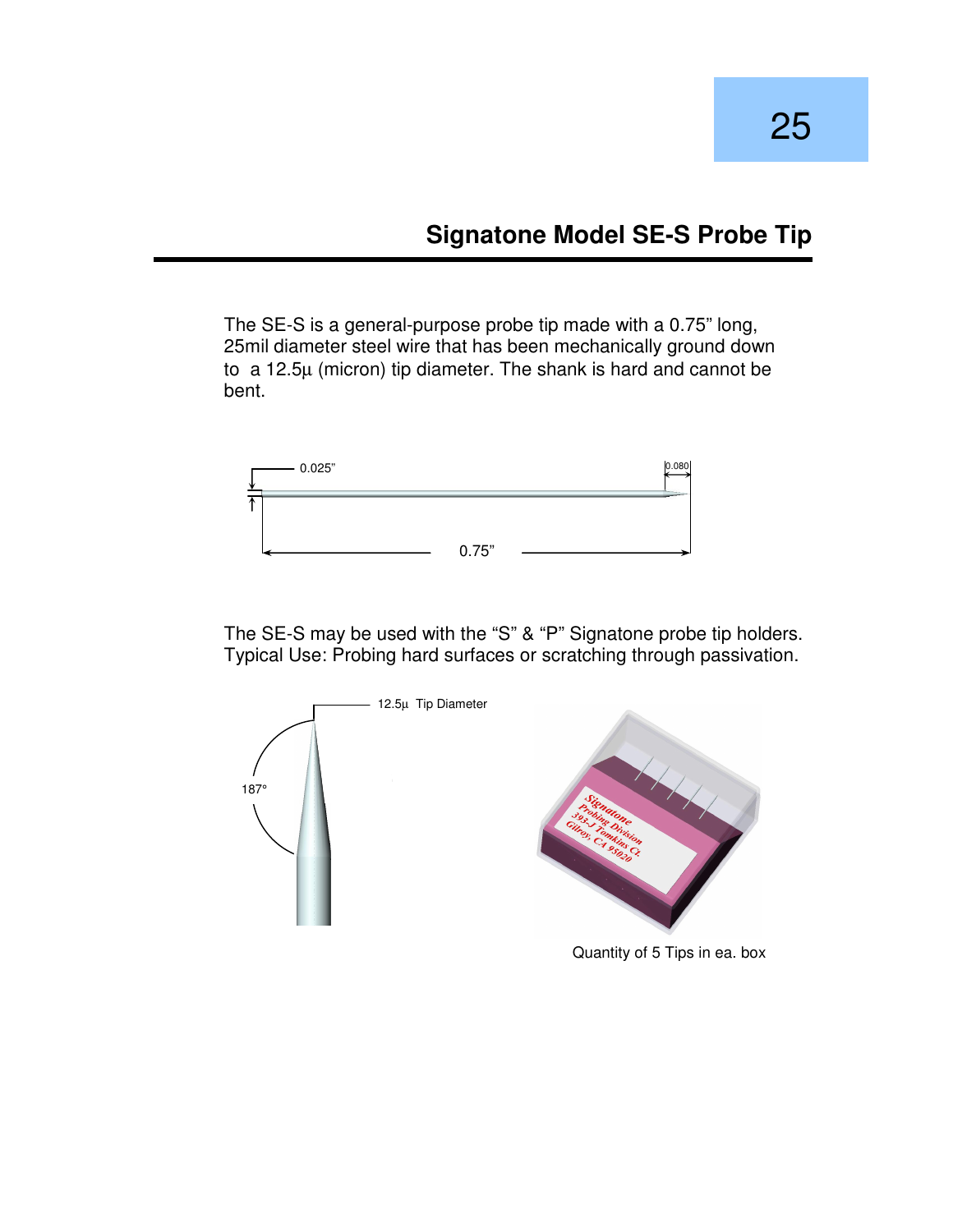# **Signatone Model SE-TC Probe Tip**

The SE-TC is a general-purpose probe tip made with a 1.25" long, 25mil diameter Tungsten-Carbide wire that has been mechanically ground down to a 12.5µ (micron) tip diameter. The shank is hard and brittle & cannot be bent.



The SE-TC may be used with the "S" & "P" Signatone probe tip holders.

Typical Use: Probing hard surfaces & continuous probing



Quantity of 5 Tips in ea. box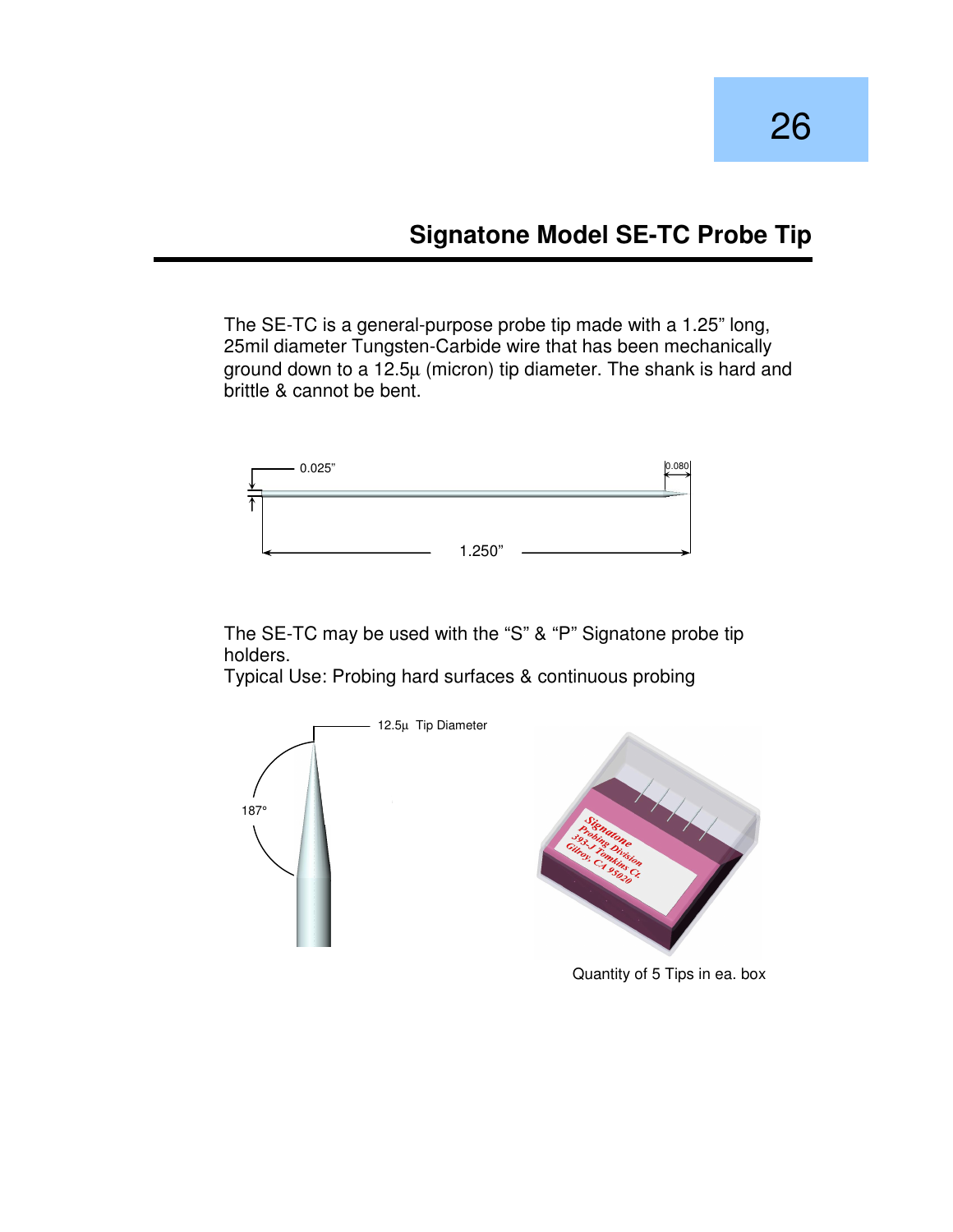# **Signatone Model SE-TG Probe Tip**

The SE-TG is a special purpose probe tip made with a 1.25" long, 20mil diameter gold plated tungsten wire that has been chemically etched down to a 10µ (micron) tip diameter. The shank may be bent into a variety of shapes and the gold tip allows for good contact.



The SE-TG may be used with the "S" & "P" Signatone probe tip holders.

Typical Use: Probing soft materials



Quantity of 5 Tips in ea. box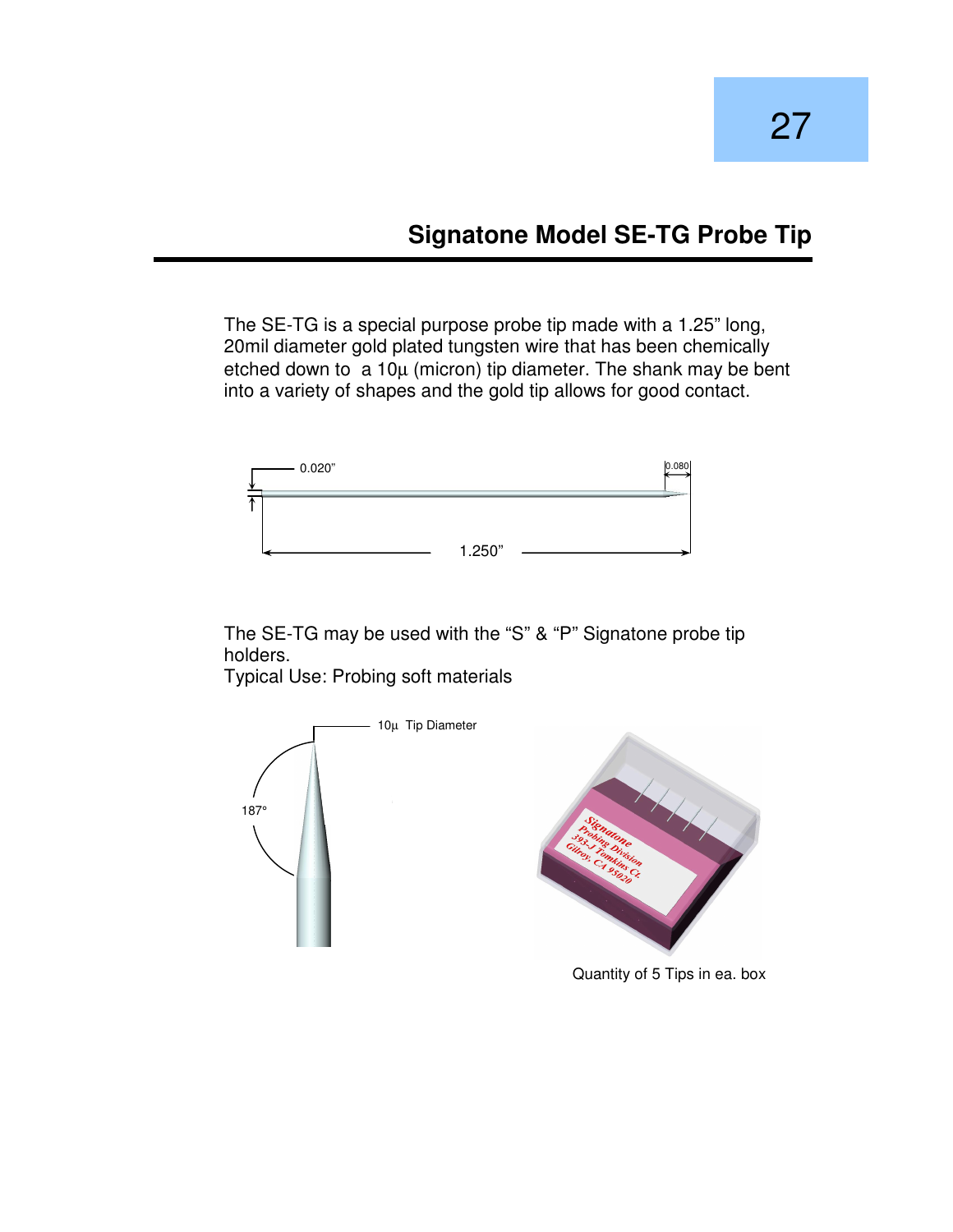#### **Signatone Model SE-O Probe Tip**

The SE-O is a Custom-purpose probe tip made with a 0.75" long, 25mil diameter Steel wire with a fused on Osmium tip that has been mechanically ground down to a 12.5µ (micron) diameter. While the shank is hard and cannot be bent, the tip is soft and makes good contact with other soft metals



The SE-O may be used with the "S" & "P" Signatone probe tip holders. Typical Use: Probing Soft surfaces for good contact



Quantity of 5 Tips in ea. box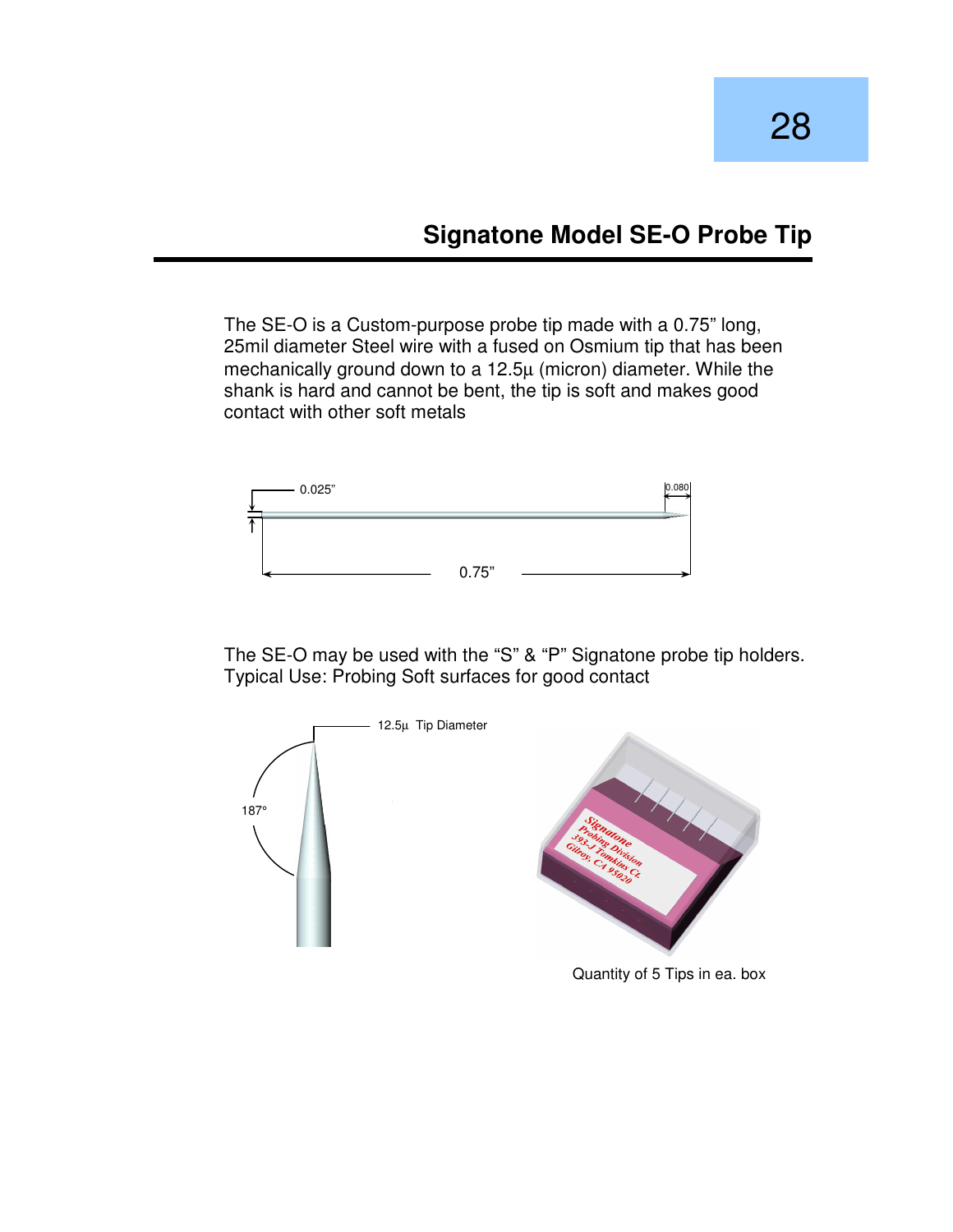#### **Signatone Model SE-P Probe Tip**

The SE-P is a Custom-purpose probe tip made with a 0.75" long, 25mil diameter Palladium wire (Paliney 7) that has been mechanically ground down to a 12.5µ (micron) diameter. This tip is designed for applications where contact resistance problems are encountered.



The SE-P may be used with the "S" & "P" Signatone probe tip holders. Typical Use: Low leakage measurements or contact resistance problems

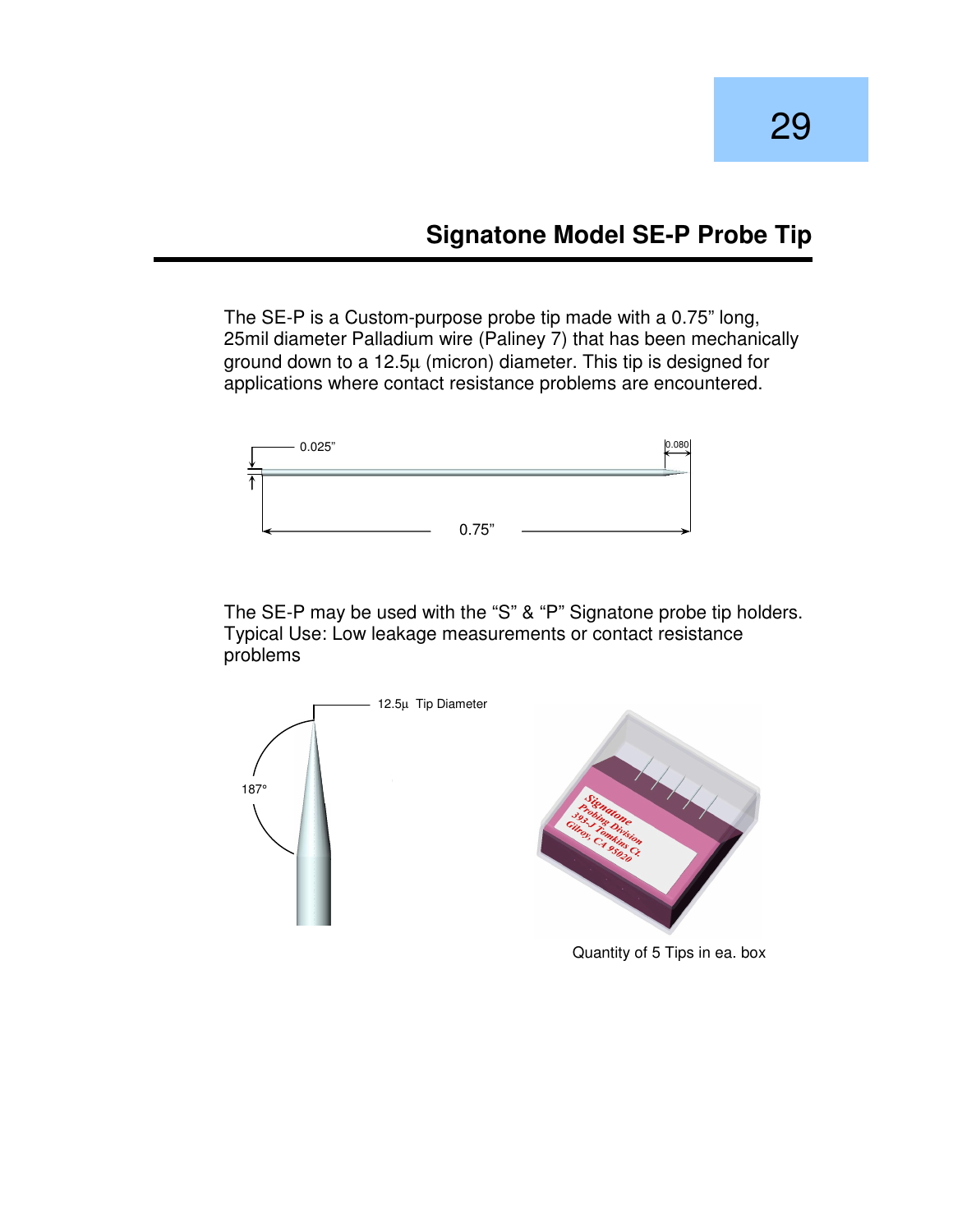# **Signatone Model SE-SM Probe Tip**

The SE-SM is a special-purpose probe tip made with a 2.0" long, 20mil diameter tungsten wire that has 0.25" long 1mil wire attached at the end that is chemically etched down to a  $1.0\mu$  (micron) tip diameter. The shank is strong enough to be bent into a variety of shapes and the tip is quite flexible



The SE-SM may be use is any of the Signatone probe tip holders. Typical Use: Probing micron geometries on fragile structures



Quantity of 5 Tips in ea. box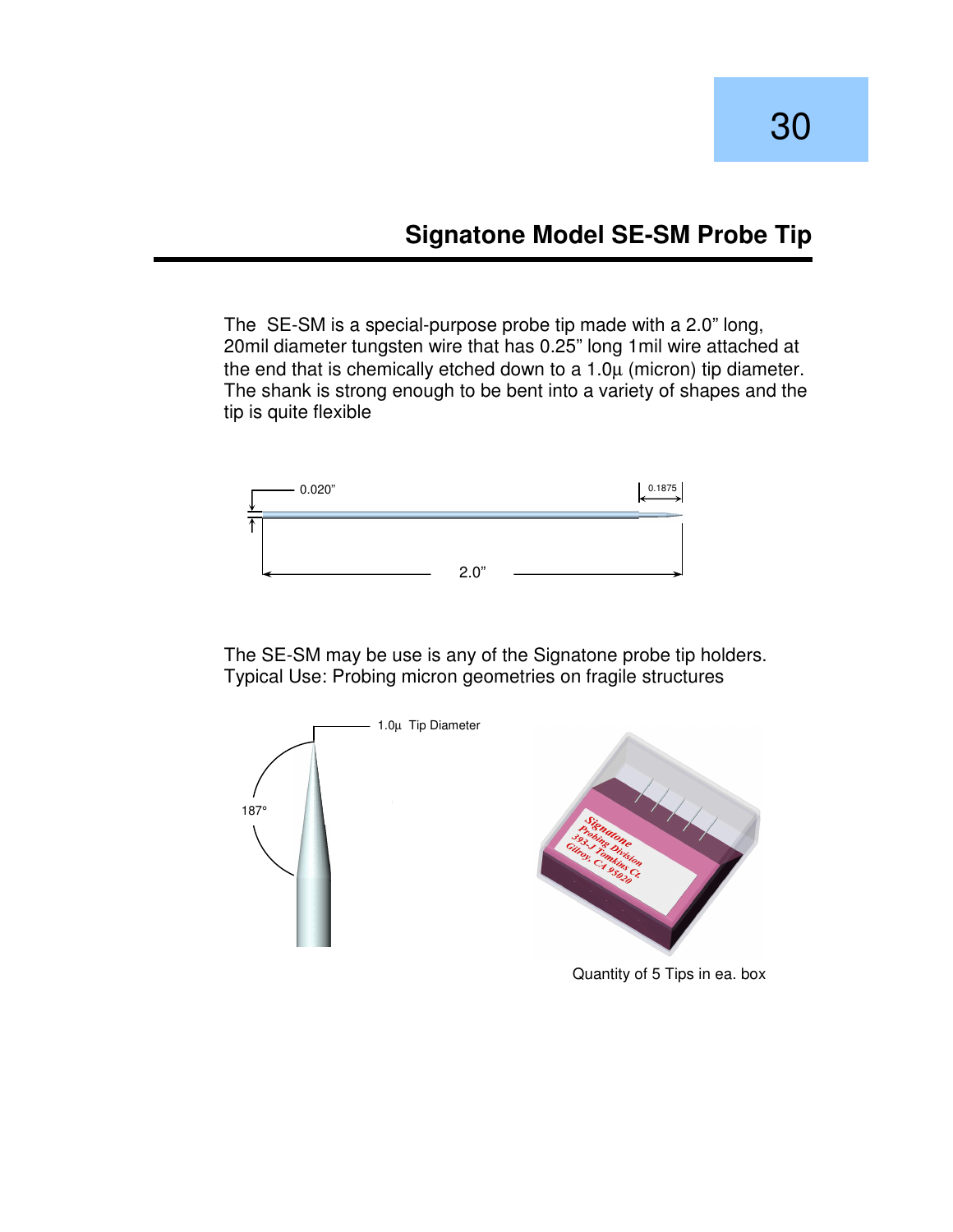#### **Signatone Model SE-SMS Probe Tip**

The SE-SMS is a special-purpose probe tip made with a 2.0" long, 20mil diameter tungsten wire that has a 0.25" long 1mil wire attached at the end and is chemically etched down to a 0.2µ (micron) tip diameter.

The shank is strong enough to be bent into a variety of shapes and the tip is quite flexible



The SE-SMS may be use is any of the Signatone probe tip holders. Typical Use: Probing sub-micron geometries on fragile structures



Quantity of 5 Tips in ea. box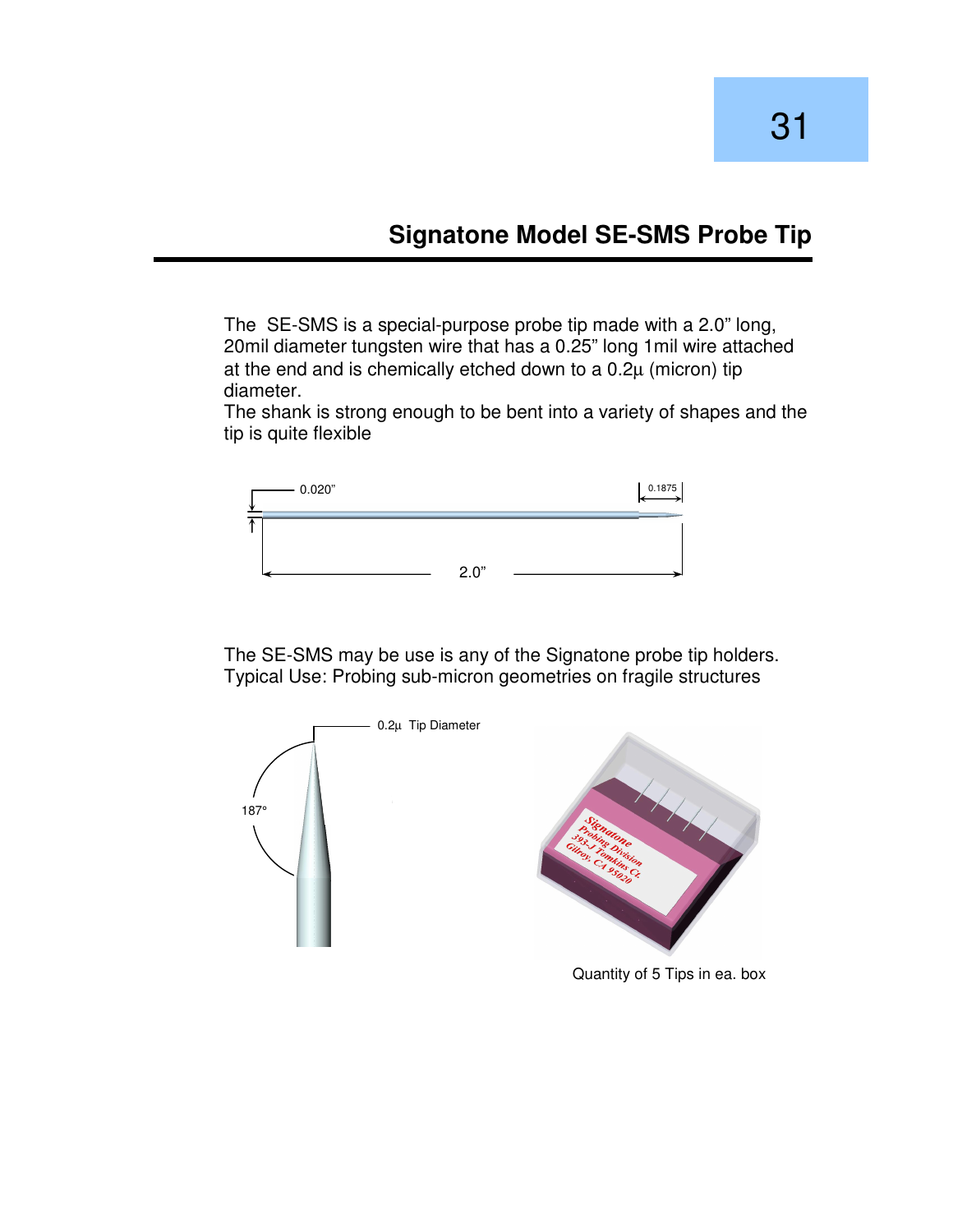#### **Signatone Model SM-35 Probe Tip**

The SM-35 is a general-purpose probe tip made with a 1.30" long, 20mil diameter tungsten wire that has been chemically etched down to a  $0.7\mu$  (micron) tip diameter. The shank is strong enough to be bent into a variety of shapes and the tip is quite durable



The SM-35 may be use is any of the Signatone probe tip holders. Typical Use: Probing sub-micron geometries



Quantity of 5 Tips in ea. box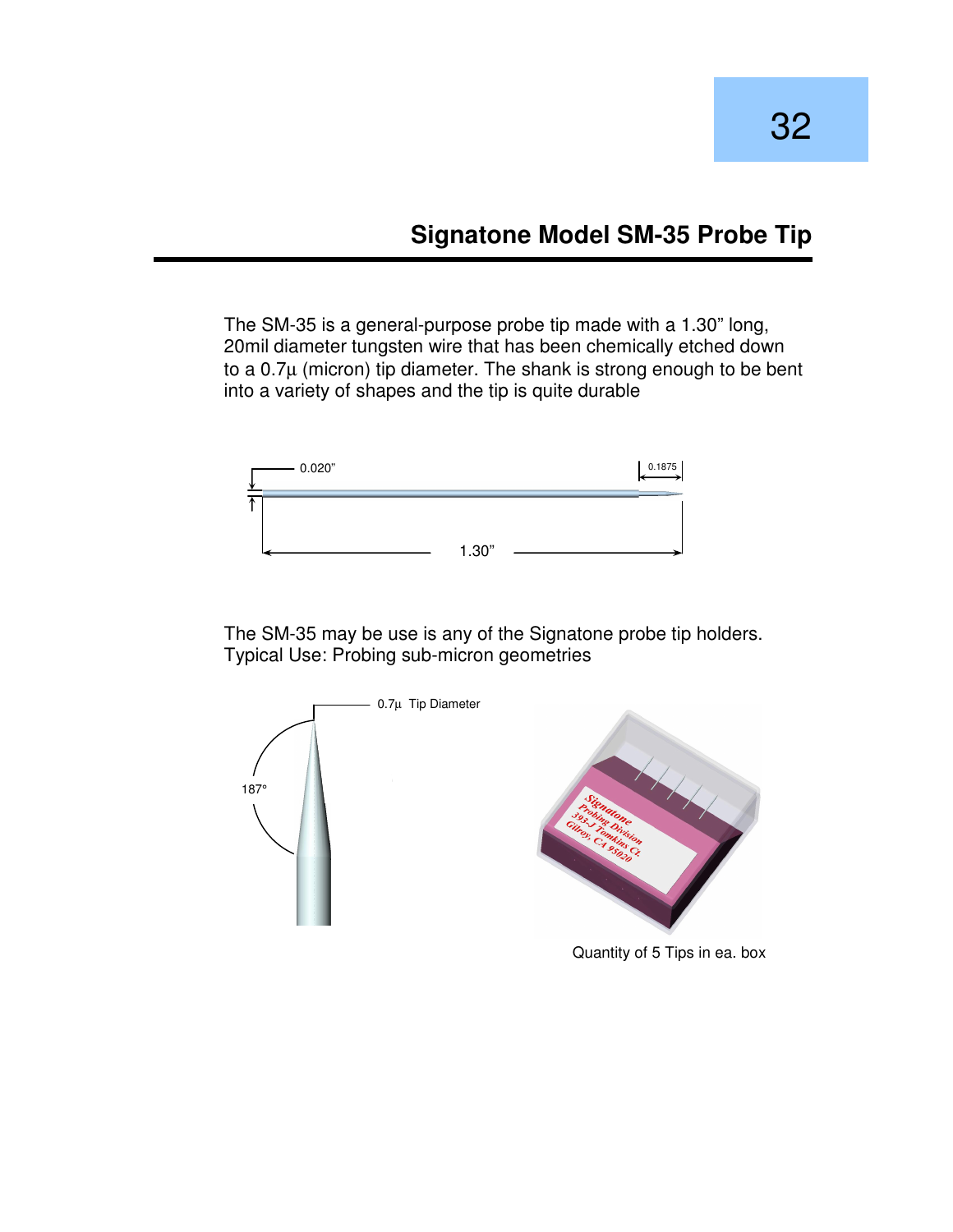# **Signatone Model SM-10 Probe Tip**

The SM-10 is a general-purpose probe tip made with a 1.30" long, 20mil diameter tungsten wire that has been chemically etched down to a 0.2µ (micron) tip diameter. The shank is strong enough to be bent into a variety of shapes and the tip is quite durable



The SM-35 may be use is any of the Signatone probe tip holders. Typical Use: Probing sub-micron geometries



Quantity of 5 Tips in ea. box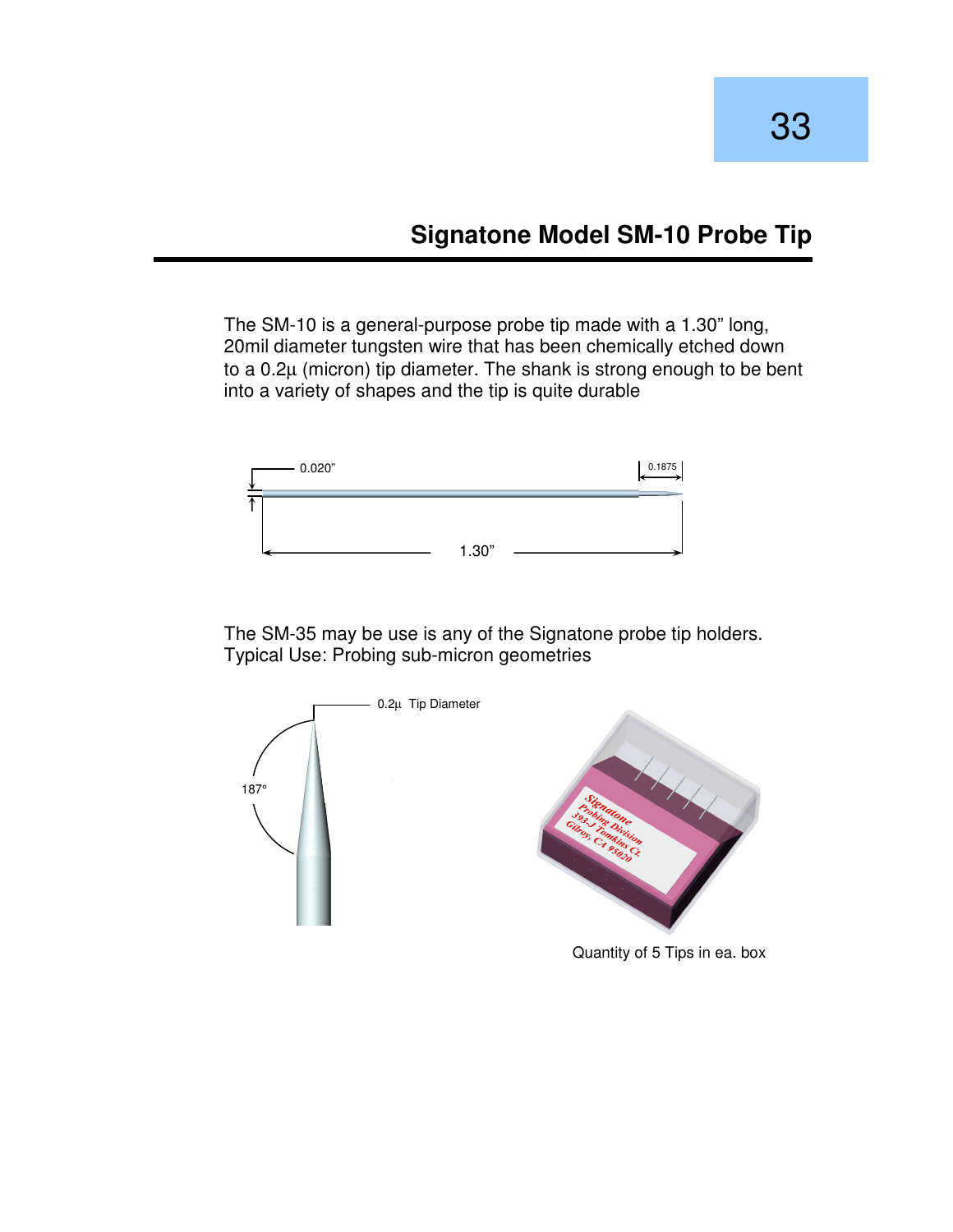# **Signatone Model SE-BC Probe Tip**

The SE-BC is a Custom-purpose probe tip made with a 0.75" long, 25mil diameter solid Beryllium Copper wire that has been mechanically ground down to a 12.5µ (micron) diameter. This tip is designed for high current.



The SE-BC may be used with the "S" & "P" Signatone probe tip holders.

Typical Use: High current probing applications.



Quantity of 5 Tips in ea. box